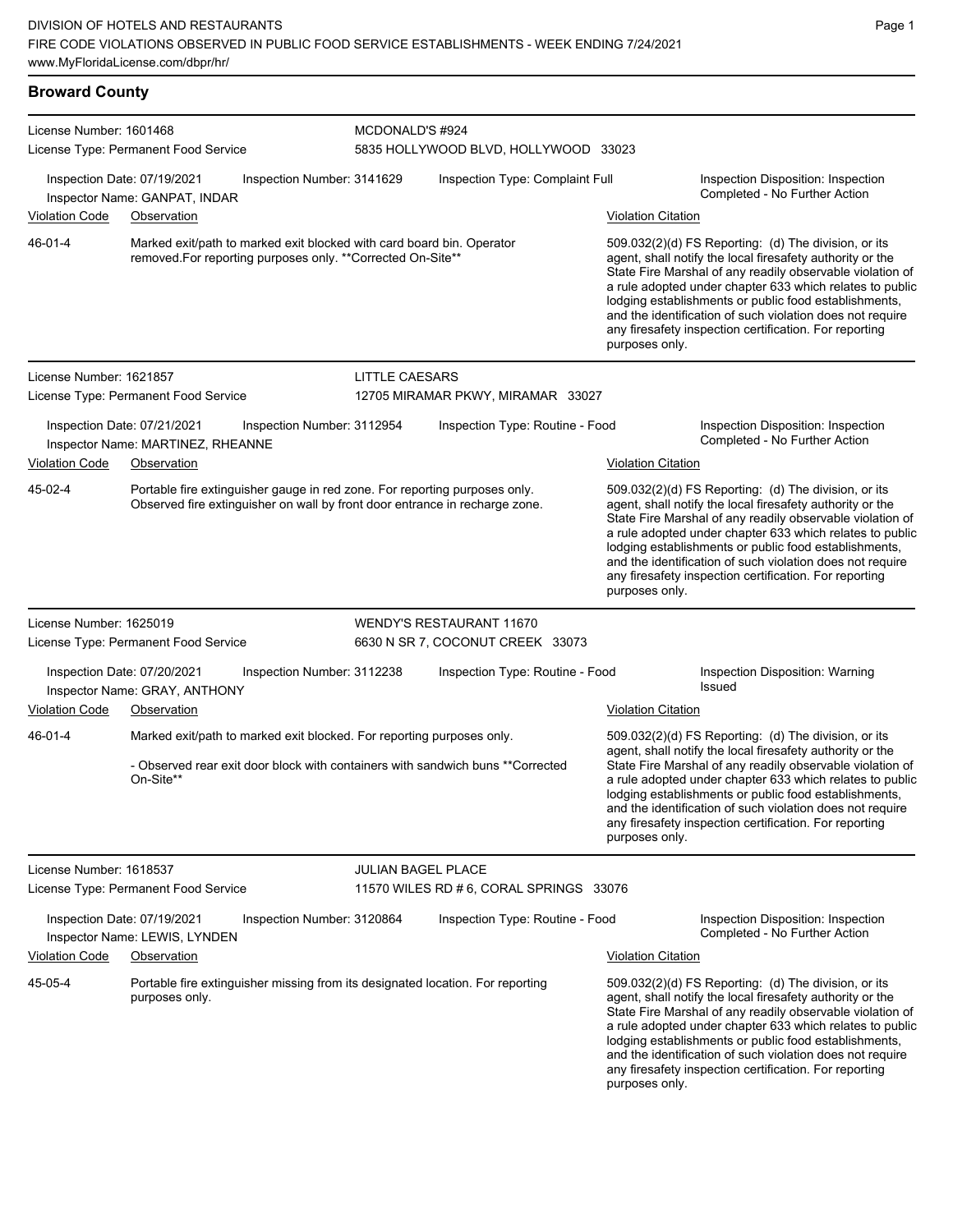#### **Broward County**

| License Number: 1621481                                                                                                                                                                                                                                                                                                          |                                                                        |                                                                            | <b>SPOONS GRILL</b>                   |                                                                                                                                                                                                                                                                                                                                                                                                                                                                                                          |                           |                                                                                                                                                                                                                                                                                                                                                                                                                            |
|----------------------------------------------------------------------------------------------------------------------------------------------------------------------------------------------------------------------------------------------------------------------------------------------------------------------------------|------------------------------------------------------------------------|----------------------------------------------------------------------------|---------------------------------------|----------------------------------------------------------------------------------------------------------------------------------------------------------------------------------------------------------------------------------------------------------------------------------------------------------------------------------------------------------------------------------------------------------------------------------------------------------------------------------------------------------|---------------------------|----------------------------------------------------------------------------------------------------------------------------------------------------------------------------------------------------------------------------------------------------------------------------------------------------------------------------------------------------------------------------------------------------------------------------|
|                                                                                                                                                                                                                                                                                                                                  | License Type: Permanent Food Service                                   |                                                                            | 3987 NW 19 ST, LAUDERDALE LAKES 33311 |                                                                                                                                                                                                                                                                                                                                                                                                                                                                                                          |                           |                                                                                                                                                                                                                                                                                                                                                                                                                            |
|                                                                                                                                                                                                                                                                                                                                  | Inspection Date: 07/19/2021<br>Inspector Name: MATTIELLO-ATASSI, MARIA | Inspection Number: 3101183                                                 | Inspection Type: Routine - Food       |                                                                                                                                                                                                                                                                                                                                                                                                                                                                                                          |                           | Inspection Disposition: Inspection<br>Completed - No Further Action                                                                                                                                                                                                                                                                                                                                                        |
| <b>Violation Code</b>                                                                                                                                                                                                                                                                                                            | Observation                                                            |                                                                            |                                       |                                                                                                                                                                                                                                                                                                                                                                                                                                                                                                          | <b>Violation Citation</b> |                                                                                                                                                                                                                                                                                                                                                                                                                            |
| 45-02-4                                                                                                                                                                                                                                                                                                                          | At fire extinguisher at register                                       | Portable fire extinguisher gauge in red zone. For reporting purposes only. |                                       |                                                                                                                                                                                                                                                                                                                                                                                                                                                                                                          | purposes only.            | 509.032(2)(d) FS Reporting: (d) The division, or its<br>agent, shall notify the local firesafety authority or the<br>State Fire Marshal of any readily observable violation of<br>a rule adopted under chapter 633 which relates to public<br>lodging establishments or public food establishments,<br>and the identification of such violation does not require<br>any firesafety inspection certification. For reporting |
| License Number: 1625235                                                                                                                                                                                                                                                                                                          |                                                                        |                                                                            |                                       | AC KITCHEN & LOUNGE                                                                                                                                                                                                                                                                                                                                                                                                                                                                                      |                           |                                                                                                                                                                                                                                                                                                                                                                                                                            |
|                                                                                                                                                                                                                                                                                                                                  | License Type: Permanent Food Service                                   |                                                                            |                                       | 1870 SAWGRASS MILLS CIRCLE, SUNRISE 33323                                                                                                                                                                                                                                                                                                                                                                                                                                                                |                           |                                                                                                                                                                                                                                                                                                                                                                                                                            |
|                                                                                                                                                                                                                                                                                                                                  | Inspection Date: 07/16/2021<br>Inspector Name: BRADY, OSSIAN           | Inspection Number: 3124369                                                 |                                       | Inspection Type: Routine - Food                                                                                                                                                                                                                                                                                                                                                                                                                                                                          |                           | Inspection Disposition: Warning<br>Issued                                                                                                                                                                                                                                                                                                                                                                                  |
| <b>Violation Code</b>                                                                                                                                                                                                                                                                                                            | Observation                                                            |                                                                            |                                       |                                                                                                                                                                                                                                                                                                                                                                                                                                                                                                          | <b>Violation Citation</b> |                                                                                                                                                                                                                                                                                                                                                                                                                            |
| 48-01-5<br>No current insurance inspector boiler report or boiler certificate available for boiler.<br>For reporting purposes only.<br>Observed 2 boilers at 8th floor at Max 800,000 BTU/hr input rating and tanks<br>supporting 500 Gallons. No boiler certifications available at time of inspection.<br>**Repeat Violation** |                                                                        |                                                                            |                                       | 61C-1.004(10) FAC Reporting: (10) Heating and<br>ventilation - The heating and ventilation system shall be<br>kept in good repair or be installed to maintain a<br>minimum of 68 degrees Fahrenheit throughout the<br>building. The insurance inspectors boiler report is<br>required annually for power boilers and high<br>pressure/high temperature boilers and biannually for low<br>pressure steam or vapor heating boilers and shall be<br>posted in the boiler room. For reporting purposes only. |                           |                                                                                                                                                                                                                                                                                                                                                                                                                            |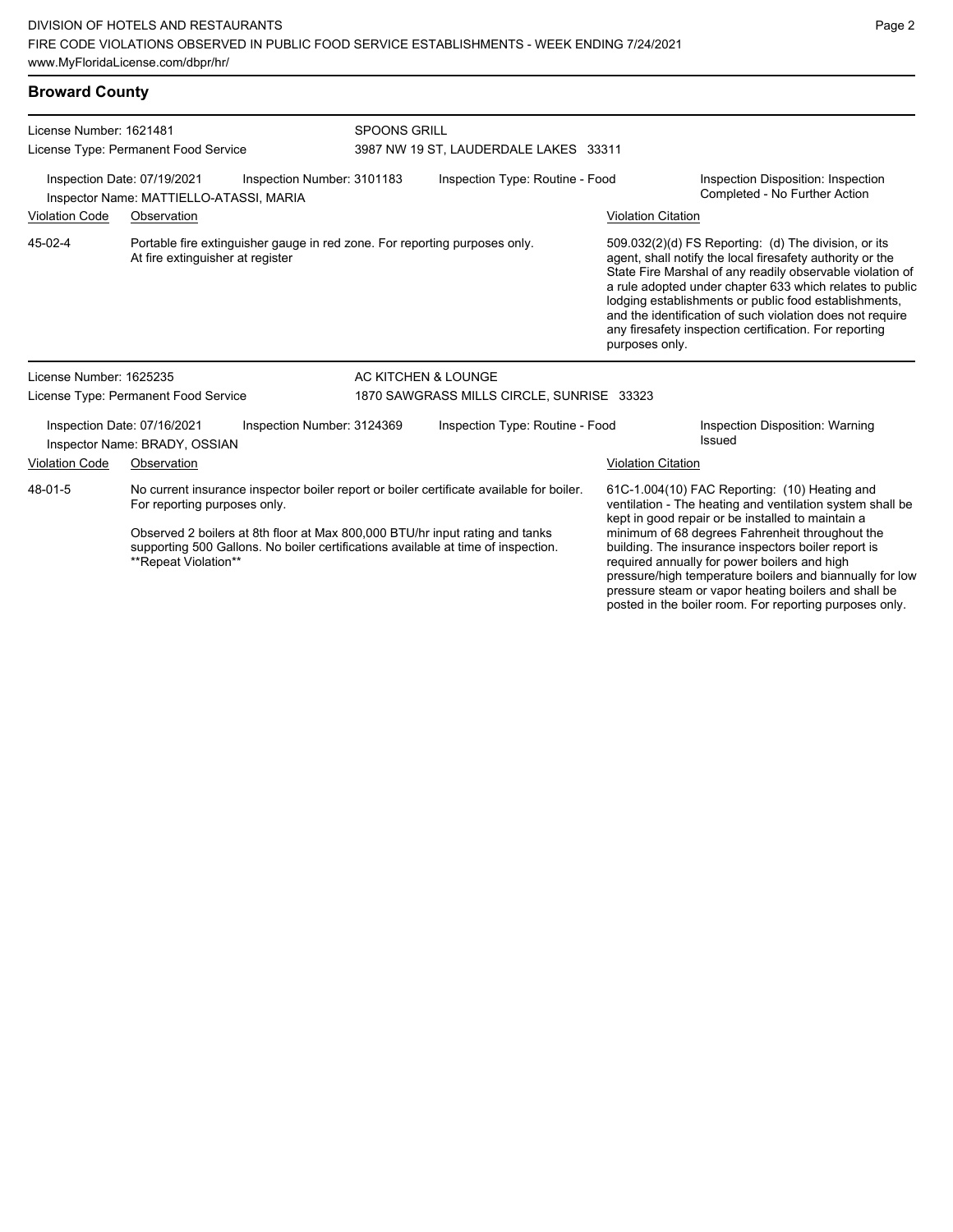| <b>Dade County</b>                                                                                                                     |                                                            |                                                                                                                                                               |                             |                                                                           |                                           |                                                                                                                                                                                                                                                                                                                                                                                                                            |
|----------------------------------------------------------------------------------------------------------------------------------------|------------------------------------------------------------|---------------------------------------------------------------------------------------------------------------------------------------------------------------|-----------------------------|---------------------------------------------------------------------------|-------------------------------------------|----------------------------------------------------------------------------------------------------------------------------------------------------------------------------------------------------------------------------------------------------------------------------------------------------------------------------------------------------------------------------------------------------------------------------|
| License Number: 2331725                                                                                                                |                                                            |                                                                                                                                                               | <b>SUBPREME GRILL</b>       |                                                                           |                                           |                                                                                                                                                                                                                                                                                                                                                                                                                            |
| License Type: Permanent Food Service<br>Inspection Date: 07/20/2021<br>Inspection Number: 3094353<br>Inspector Name: GONZALEZ, RICARDO |                                                            | 15260 SW 280 ST, HOMESTEAD 33032<br>Inspection Type: Routine - Food                                                                                           |                             |                                                                           | Inspection Disposition: Warning<br>Issued |                                                                                                                                                                                                                                                                                                                                                                                                                            |
| <b>Violation Code</b>                                                                                                                  | Observation                                                |                                                                                                                                                               |                             |                                                                           | <b>Violation Citation</b>                 |                                                                                                                                                                                                                                                                                                                                                                                                                            |
| $46 - 01 - 4$                                                                                                                          |                                                            | Marked exit/path to marked exit blocked. For reporting purposes only.<br>Observed crates blocking back exit door.<br>Crates were moved. **Corrected On-Site** |                             |                                                                           | purposes only.                            | 509.032(2)(d) FS Reporting: (d) The division, or its<br>agent, shall notify the local firesafety authority or the<br>State Fire Marshal of any readily observable violation of<br>a rule adopted under chapter 633 which relates to public<br>lodging establishments or public food establishments,<br>and the identification of such violation does not require<br>any firesafety inspection certification. For reporting |
| License Number: 2333852                                                                                                                |                                                            |                                                                                                                                                               |                             | <b>SHIRAZ BISTRO &amp; MARKET</b>                                         |                                           |                                                                                                                                                                                                                                                                                                                                                                                                                            |
|                                                                                                                                        | License Type: Permanent Food Service                       |                                                                                                                                                               | 9630 SW 77 AVE, MIAMI 33156 |                                                                           |                                           |                                                                                                                                                                                                                                                                                                                                                                                                                            |
|                                                                                                                                        | Inspection Date: 07/22/2021<br>Inspector Name: PICO, JORGE | Inspection Number: 3114611                                                                                                                                    |                             | Inspection Type: Routine - Food                                           |                                           | Inspection Disposition: Inspection<br>Completed - No Further Action                                                                                                                                                                                                                                                                                                                                                        |
| Violation Code                                                                                                                         | Observation                                                |                                                                                                                                                               |                             |                                                                           | <b>Violation Citation</b>                 |                                                                                                                                                                                                                                                                                                                                                                                                                            |
| 46-01-4                                                                                                                                |                                                            | Marked exit/path to marked exit blocked. For reporting purposes only.                                                                                         |                             | Observed the back door exit blocked by a garbage can **Repeat Violation** | purposes only.                            | 509.032(2)(d) FS Reporting: (d) The division, or its<br>agent, shall notify the local firesafety authority or the<br>State Fire Marshal of any readily observable violation of<br>a rule adopted under chapter 633 which relates to public<br>lodging establishments or public food establishments,<br>and the identification of such violation does not require<br>any firesafety inspection certification. For reporting |

POPEYE'S FRIED CHICKEN #18

QUALITY INN MIAMI AIRPORT 3959 NW 79 AVE, MIAMI 33166

Violation Code Observation Violation Citation Marked exit/path to marked exit blocked. For reporting purposes only. Observed

No current insurance inspector boiler report or boiler certificate available for boiler.

Inspection Date: 07/21/2021 Inspection Number: 3124884 Inspection Type: Routine - Food Inspection Disposition: Inspection

1000 N MIAMI BCH BLVD, NORTH MIAMI BEACH 331623828

License Number: 2325375

License Number: 2333367

License Type: Permanent Food Service

46-01-4

48-01-5

License Type: Permanent Food Service

Inspector Name: STUBBS, CHRISTINE

garbage can blocking marked exit.

Inspection Date: 07/19/2021 Inspection Number: 3128850 Inspection Type: Routine - Food Inspection Disposition: Warning Issued Inspector Name: GONZALEZ, ERIK Violation Code Observation Violation Citation 61C-1.004(10) FAC Reporting: (10) Heating and ventilation - The heating and ventilation system shall be kept in good repair or be installed to maintain a minimum of 68 degrees Fahrenheit throughout the building. The insurance inspectors boiler report is required annually for power boilers and high pressure/high temperature boilers and biannually for low pressure steam or vapor heating boilers and shall be

posted in the boiler room. For reporting purposes only.

509.032(2)(d) FS Reporting: (d) The division, or its agent, shall notify the local firesafety authority or the State Fire Marshal of any readily observable violation of a rule adopted under chapter 633 which relates to public lodging establishments or public food establishments, and the identification of such violation does not require any firesafety inspection certification. For reporting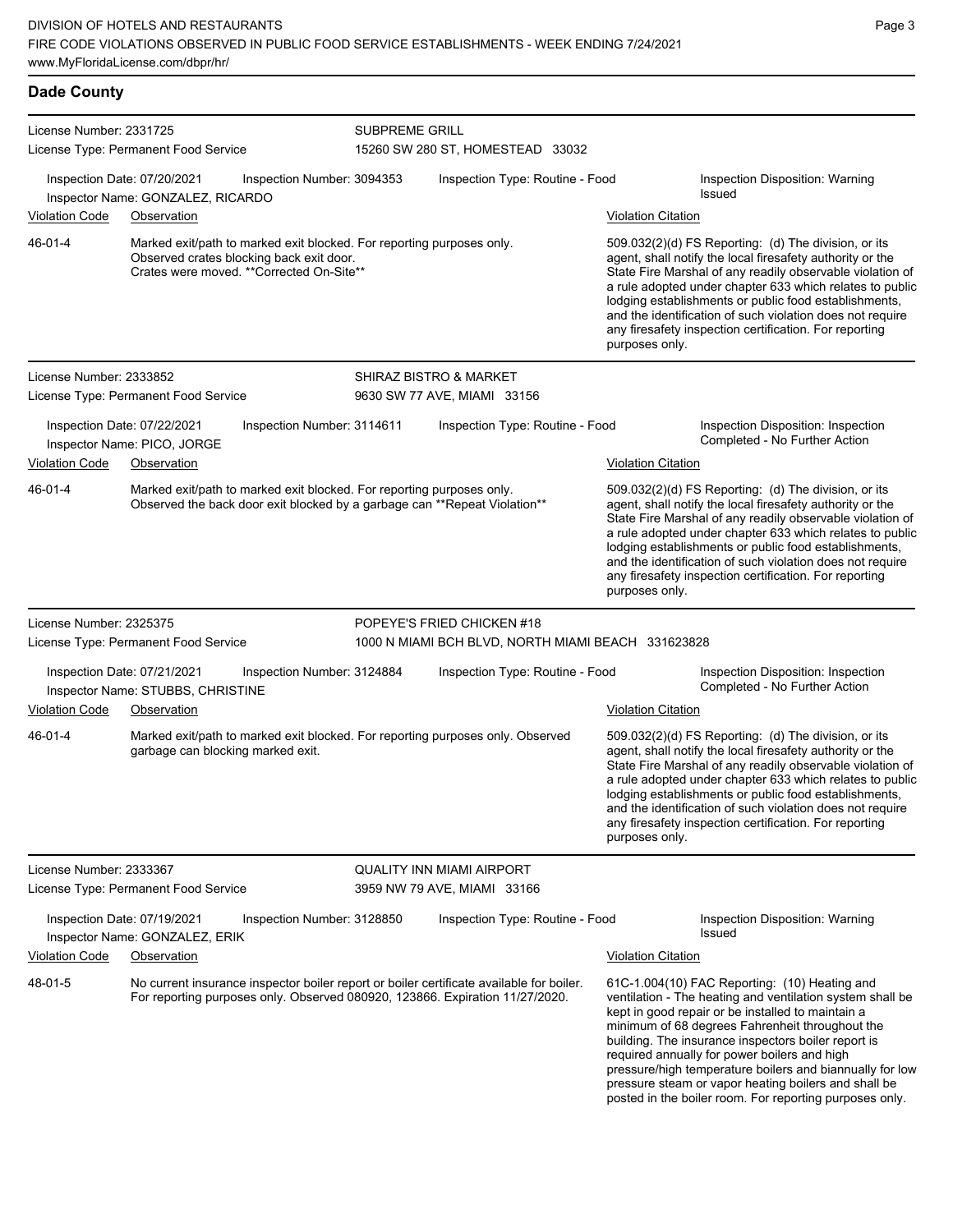| License Number: 2335934 |                                                                  | <b>CHILI'S</b>                                                                                                                                                                                                                 |                                 |                           |                                                                                                                                                                                                                                                                                                                                                                                                                                                                                                          |
|-------------------------|------------------------------------------------------------------|--------------------------------------------------------------------------------------------------------------------------------------------------------------------------------------------------------------------------------|---------------------------------|---------------------------|----------------------------------------------------------------------------------------------------------------------------------------------------------------------------------------------------------------------------------------------------------------------------------------------------------------------------------------------------------------------------------------------------------------------------------------------------------------------------------------------------------|
|                         | License Type: Permanent Food Service                             |                                                                                                                                                                                                                                | 15200 SW 127 AVE, MIAMI 33177   |                           |                                                                                                                                                                                                                                                                                                                                                                                                                                                                                                          |
|                         | Inspection Date: 07/21/2021<br>Inspector Name: LEIDECKER, EDILMA | Inspection Number: 3135233                                                                                                                                                                                                     | Inspection Type: Routine - Food |                           | Inspection Disposition: Inspection<br>Completed - No Further Action                                                                                                                                                                                                                                                                                                                                                                                                                                      |
| <b>Violation Code</b>   | Observation                                                      |                                                                                                                                                                                                                                |                                 | <b>Violation Citation</b> |                                                                                                                                                                                                                                                                                                                                                                                                                                                                                                          |
| 48-01-5                 | water capacity of 130 gallons.                                   | No current insurance inspector boiler report or boiler certificate available for boiler.<br>For reporting purposes only. Observed a gas water heating device on site with a<br>Phone number 850-413-3723. **Repeat Violation** |                                 |                           | 61C-1.004(10) FAC Reporting: (10) Heating and<br>ventilation - The heating and ventilation system shall be<br>kept in good repair or be installed to maintain a<br>minimum of 68 degrees Fahrenheit throughout the<br>building. The insurance inspectors boiler report is<br>required annually for power boilers and high<br>pressure/high temperature boilers and biannually for low<br>pressure steam or vapor heating boilers and shall be<br>posted in the boiler room. For reporting purposes only. |
| License Number: 2334104 |                                                                  |                                                                                                                                                                                                                                | EMPANADA HARRYS BAKERY AND CAFE |                           |                                                                                                                                                                                                                                                                                                                                                                                                                                                                                                          |
|                         | License Type: Permanent Food Service                             |                                                                                                                                                                                                                                | 4009 SW 152ND AVE, MIAMI 33185  |                           |                                                                                                                                                                                                                                                                                                                                                                                                                                                                                                          |
|                         | Inspection Date: 07/19/2021<br>Inspector Name: URIBE, GUISELLA   | Inspection Number: 3114872                                                                                                                                                                                                     | Inspection Type: Routine - Food |                           | <b>Inspection Disposition: Warning</b><br>Issued                                                                                                                                                                                                                                                                                                                                                                                                                                                         |
| <b>Violation Code</b>   | Observation                                                      |                                                                                                                                                                                                                                |                                 | <b>Violation Citation</b> |                                                                                                                                                                                                                                                                                                                                                                                                                                                                                                          |
| 45-02-4                 | next to reach in freezer                                         | Portable fire extinguisher gauge in red zone. For reporting purposes only, located                                                                                                                                             |                                 |                           | 509.032(2)(d) FS Reporting: (d) The division, or its<br>agent, shall notify the local firesafety authority or the<br>State Fire Marshal of any readily observable violation of<br>a rule adopted under chapter 633 which relates to public<br>lodging establishments or public food establishments,<br>and the identification of such violation does not require                                                                                                                                         |

any firesafety inspection certification. For reporting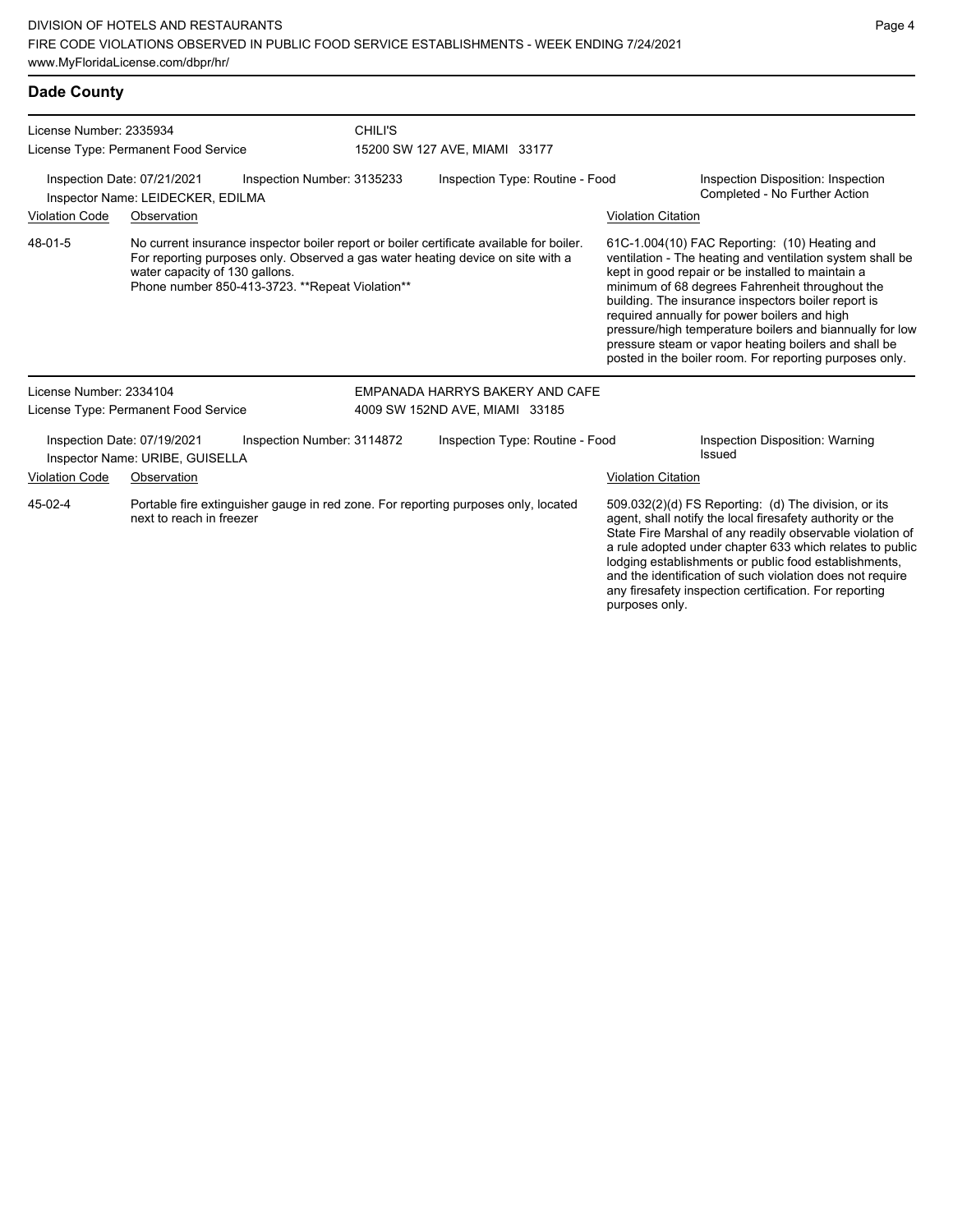| <b>Duval County</b>              |                                                                                                                                                                                                                        |                    |                                                                  |                                             |                                                                                                                                                                                                                                                                                                                                                                                                                            |
|----------------------------------|------------------------------------------------------------------------------------------------------------------------------------------------------------------------------------------------------------------------|--------------------|------------------------------------------------------------------|---------------------------------------------|----------------------------------------------------------------------------------------------------------------------------------------------------------------------------------------------------------------------------------------------------------------------------------------------------------------------------------------------------------------------------------------------------------------------------|
| License Number: 2615444          | License Type: Permanent Food Service                                                                                                                                                                                   |                    | ONYX SPORTS BAR & LOUNGE<br>5611 NORWOOD AVE, JACKSONVILLE 32208 |                                             |                                                                                                                                                                                                                                                                                                                                                                                                                            |
| Violation Code                   | Inspection Date: 07/23/2021<br>Inspection Number: 3134283<br>Inspector Name: PERRY, DENNIS<br>Observation                                                                                                              |                    | Inspection Type: Routine - Food                                  | <b>Violation Citation</b>                   | Inspection Disposition: Administrative<br>complaint recommended                                                                                                                                                                                                                                                                                                                                                            |
| 48-04-4                          | Propane tank (larger than 2.7 lb. water capacity/1 lb. gas capacity) located inside<br>of the building. For reporting purposes only.<br>Two large propane tanks in ice machine room.                                   |                    |                                                                  | purposes only.                              | 509.032(2)(d) FS Reporting: (d) The division, or its<br>agent, shall notify the local firesafety authority or the<br>State Fire Marshal of any readily observable violation of<br>a rule adopted under chapter 633 which relates to public<br>lodging establishments or public food establishments,<br>and the identification of such violation does not require<br>any firesafety inspection certification. For reporting |
| License Number: 2608119          |                                                                                                                                                                                                                        | BONO'S PIT BAR B Q |                                                                  |                                             |                                                                                                                                                                                                                                                                                                                                                                                                                            |
|                                  | License Type: Permanent Food Service                                                                                                                                                                                   |                    | 5903 NORWOOD AVE, JACKSONVILLE 322084345                         |                                             |                                                                                                                                                                                                                                                                                                                                                                                                                            |
|                                  | Inspection Date: 07/23/2021<br>Inspection Number: 3106214<br>Inspector Name: PERRY, DENNIS                                                                                                                             |                    | Inspection Type: Routine - Food                                  |                                             | <b>Inspection Disposition: Emergency</b><br>order recommended                                                                                                                                                                                                                                                                                                                                                              |
| <b>Violation Code</b><br>48-04-4 | Observation<br>Propane tank (larger than 2.7 lb. water capacity/1 lb. gas capacity) located inside<br>of the building. For reporting purposes only.<br>Large tank by Bbq pit near front counter. ** Repeat Violation** |                    |                                                                  | <b>Violation Citation</b><br>purposes only. | 509.032(2)(d) FS Reporting: (d) The division, or its<br>agent, shall notify the local firesafety authority or the<br>State Fire Marshal of any readily observable violation of<br>a rule adopted under chapter 633 which relates to public<br>lodging establishments or public food establishments,<br>and the identification of such violation does not require<br>any firesafety inspection certification. For reporting |
| License Number: 2614791          |                                                                                                                                                                                                                        |                    | JIMMY JOHN'S GOURMET SANDWICHES STORE #2023                      |                                             |                                                                                                                                                                                                                                                                                                                                                                                                                            |
|                                  | License Type: Permanent Food Service                                                                                                                                                                                   |                    | 510 AIRPORT CIRCLE DRIVE SUITE 106, JACKSONVILLE 32218           |                                             |                                                                                                                                                                                                                                                                                                                                                                                                                            |
|                                  | Inspection Date: 07/20/2021<br>Inspection Number: 3142156<br>Inspector Name: PERRY, DENNIS                                                                                                                             |                    | Inspection Type: Complaint Full                                  |                                             | <b>Inspection Disposition: Emergency</b><br>order recommended                                                                                                                                                                                                                                                                                                                                                              |
| Violation Code                   | Observation                                                                                                                                                                                                            |                    |                                                                  | <b>Violation Citation</b>                   |                                                                                                                                                                                                                                                                                                                                                                                                                            |
| 45-02-4                          | Portable fire extinguisher gauge in red zone. For reporting purposes only.<br>Fire extinguisher by exit door near restrooms.                                                                                           |                    |                                                                  | purposes only.                              | 509.032(2)(d) FS Reporting: (d) The division, or its<br>agent, shall notify the local firesafety authority or the<br>State Fire Marshal of any readily observable violation of<br>a rule adopted under chapter 633 which relates to public<br>lodging establishments or public food establishments,<br>and the identification of such violation does not require<br>any firesafety inspection certification. For reporting |
| License Number: 2615487          |                                                                                                                                                                                                                        |                    | STONER'S PIZZA JOINT NORTH JACKSONVILLE                          |                                             |                                                                                                                                                                                                                                                                                                                                                                                                                            |
|                                  | License Type: Permanent Food Service                                                                                                                                                                                   |                    | 11565 N MAIN ST STE 200, JACKSONVILLE 32218                      |                                             |                                                                                                                                                                                                                                                                                                                                                                                                                            |
|                                  | Inspection Date: 07/20/2021<br>Inspection Number: 3142171<br>Inspector Name: PERRY, DENNIS                                                                                                                             |                    | Inspection Type: Complaint Full                                  |                                             | Inspection Disposition: Inspection<br>Completed - No Further Action                                                                                                                                                                                                                                                                                                                                                        |
| Violation Code                   | Observation                                                                                                                                                                                                            |                    |                                                                  | <b>Violation Citation</b>                   |                                                                                                                                                                                                                                                                                                                                                                                                                            |
| 49-05-4                          | Flammables stored near a source of ignition. For reporting purposes only.<br>Gas can next to hot water heater in closet.                                                                                               |                    |                                                                  | purposes only.                              | 509.032(2)(d) FS Reporting: (d) The division, or its<br>agent, shall notify the local firesafety authority or the<br>State Fire Marshal of any readily observable violation of<br>a rule adopted under chapter 633 which relates to public<br>lodging establishments or public food establishments,<br>and the identification of such violation does not require<br>any firesafety inspection certification. For reporting |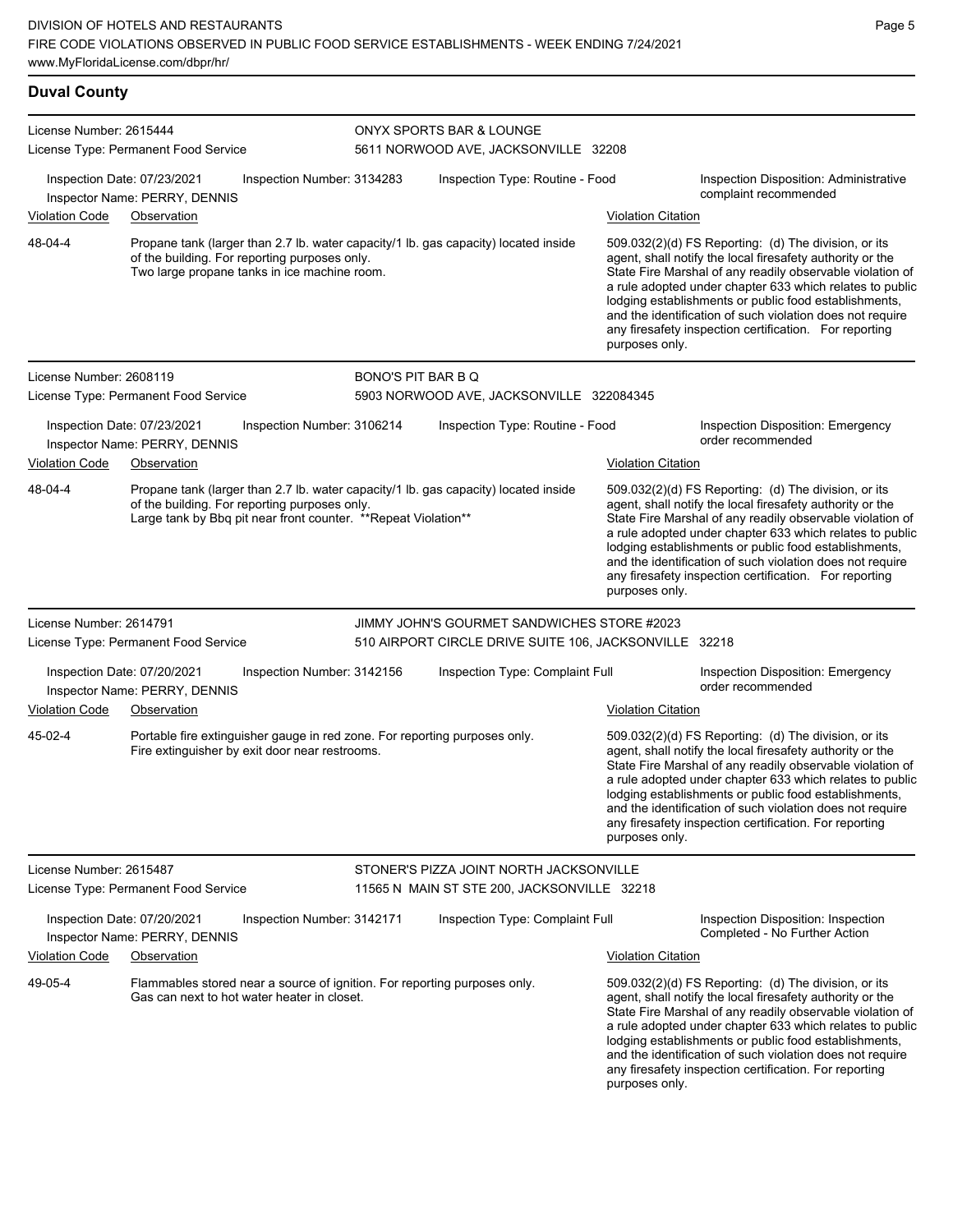| License Number: 2615201<br>License Type: Permanent Food Service |                                                                                              |                            | JERSEY MIKES SUBS<br>8050 PHILIPS HWY, JACKSONVILLE 32256 |                                 |                           |                                                                                                                                                                                                                                                                                                                                                                                                                              |  |
|-----------------------------------------------------------------|----------------------------------------------------------------------------------------------|----------------------------|-----------------------------------------------------------|---------------------------------|---------------------------|------------------------------------------------------------------------------------------------------------------------------------------------------------------------------------------------------------------------------------------------------------------------------------------------------------------------------------------------------------------------------------------------------------------------------|--|
| Inspection Date: 07/21/2021<br><b>Violation Code</b>            | Inspector Name: VILBRUN, JOSUE<br>Observation                                                | Inspection Number: 3115336 |                                                           | Inspection Type: Routine - Food | <b>Violation Citation</b> | Inspection Disposition: Inspection<br>Completed - No Further Action                                                                                                                                                                                                                                                                                                                                                          |  |
| 46-04-4                                                         | Exit door locked. For reporting purposes only.<br>Exit back door in kitchen block with trash |                            |                                                           |                                 | purposes only.            | $509.032(2)(d)$ FS Reporting: (d) The division, or its<br>agent, shall notify the local firesafety authority or the<br>State Fire Marshal of any readily observable violation of<br>a rule adopted under chapter 633 which relates to public<br>lodging establishments or public food establishments,<br>and the identification of such violation does not require<br>any firesafety inspection certification. For reporting |  |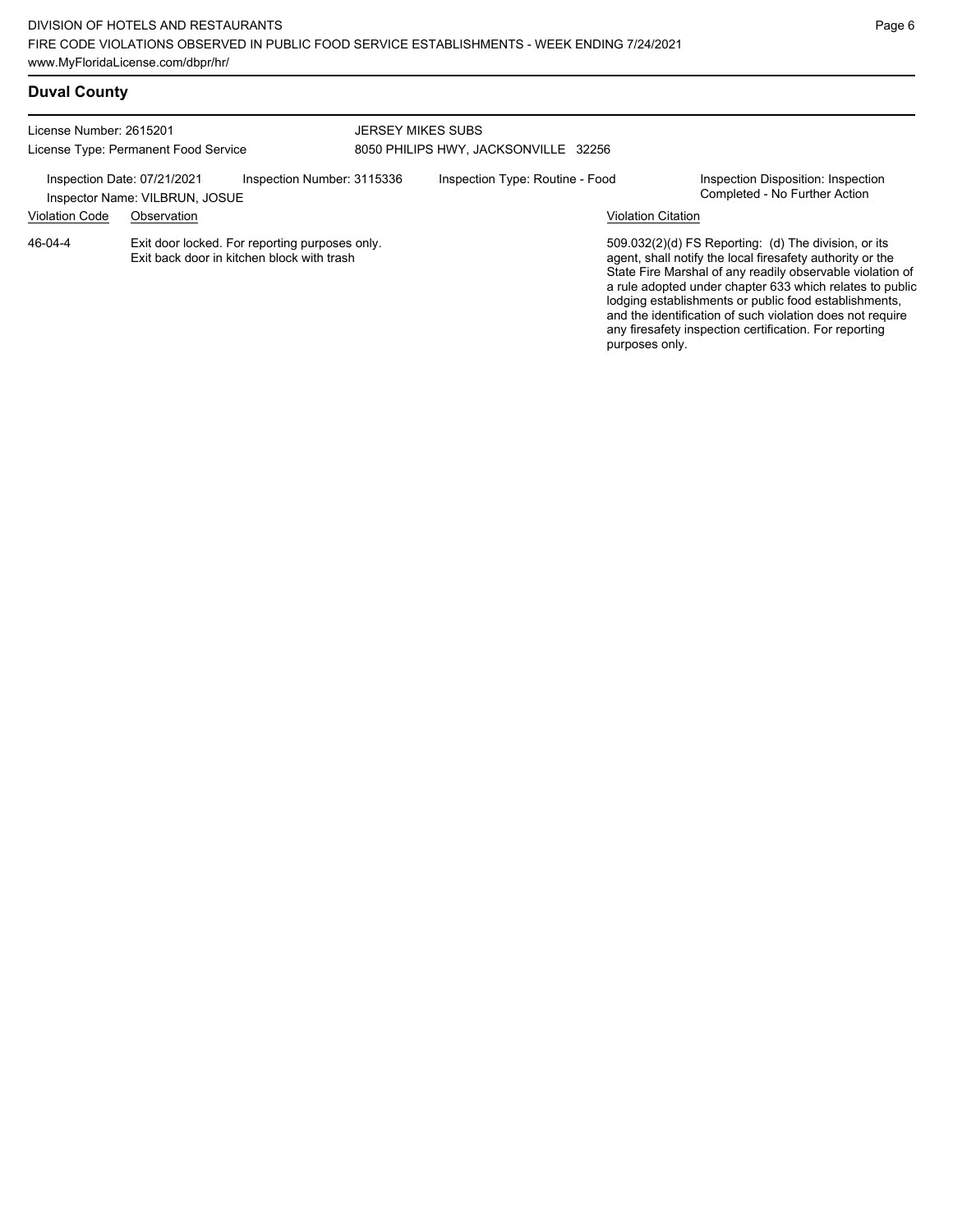| License Number: 3801129<br>License Type: Permanent Food Service                            |                          | SWEET FROG<br>2932 US HWY 27 N. SEBRING 33870                                      |                                 |  |  |                                                                                                                                                                                                                                                                                                                                                                                                                                              |
|--------------------------------------------------------------------------------------------|--------------------------|------------------------------------------------------------------------------------|---------------------------------|--|--|----------------------------------------------------------------------------------------------------------------------------------------------------------------------------------------------------------------------------------------------------------------------------------------------------------------------------------------------------------------------------------------------------------------------------------------------|
| Inspection Number: 3126449<br>Inspection Date: 07/19/2021<br>Inspector Name: JACKS, ALBERT |                          |                                                                                    | Inspection Type: Routine - Food |  |  | Inspection Disposition: Inspection<br>Completed - No Further Action                                                                                                                                                                                                                                                                                                                                                                          |
| <b>Violation Code</b>                                                                      | Observation              |                                                                                    |                                 |  |  | <b>Violation Citation</b>                                                                                                                                                                                                                                                                                                                                                                                                                    |
| 45-02-4                                                                                    | exit by family bathroom. | Portable fire extinguisher gauge in red zone. For reporting purposes only. At back |                                 |  |  | 509.032(2)(d) FS Reporting: (d) The division, or its<br>agent, shall notify the local firesafety authority or the<br>State Fire Marshal of any readily observable violation of<br>a rule adopted under chapter 633 which relates to public<br>lodging establishments or public food establishments,<br>and the identification of such violation does not require<br>any firesafety inspection certification. For reporting<br>purposes only. |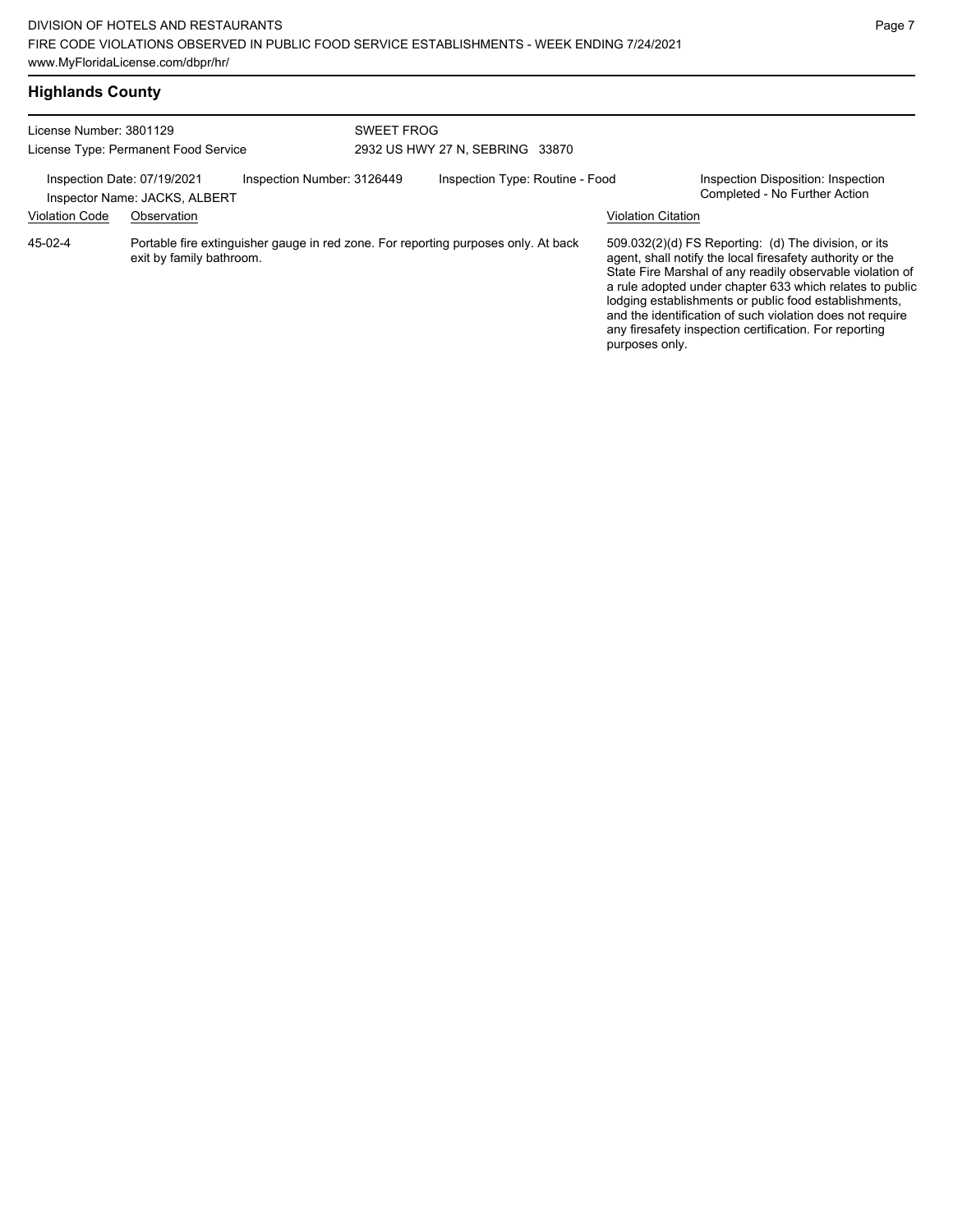# **Hillsborough County**

| License Number: 3917990<br>License Type: Permanent Food Service |                                                                              | <b>PHOLICIOUS</b><br>456 BRANDON TOWN CENTER DR STE9055, STE 9055, BRANDON 33511                                                                       |                        |                                                                                                                                                                                                                                                                                                                                                                                                                                                                                                                                                                                                                                                                                                                                                                                                                                                                                                                                                                                                                        |                           |                                                                                                                                                                                                                                                                                                                                                                                                                            |  |
|-----------------------------------------------------------------|------------------------------------------------------------------------------|--------------------------------------------------------------------------------------------------------------------------------------------------------|------------------------|------------------------------------------------------------------------------------------------------------------------------------------------------------------------------------------------------------------------------------------------------------------------------------------------------------------------------------------------------------------------------------------------------------------------------------------------------------------------------------------------------------------------------------------------------------------------------------------------------------------------------------------------------------------------------------------------------------------------------------------------------------------------------------------------------------------------------------------------------------------------------------------------------------------------------------------------------------------------------------------------------------------------|---------------------------|----------------------------------------------------------------------------------------------------------------------------------------------------------------------------------------------------------------------------------------------------------------------------------------------------------------------------------------------------------------------------------------------------------------------------|--|
|                                                                 | Inspection Date: 07/22/2021<br>Inspector Name: MOULDER, BRITTANY             | Inspection Number: 3103080                                                                                                                             |                        | Inspection Type: Routine - Food                                                                                                                                                                                                                                                                                                                                                                                                                                                                                                                                                                                                                                                                                                                                                                                                                                                                                                                                                                                        |                           | Inspection Disposition: Inspection<br>Completed - No Further Action                                                                                                                                                                                                                                                                                                                                                        |  |
| Violation Code                                                  | Observation                                                                  |                                                                                                                                                        |                        |                                                                                                                                                                                                                                                                                                                                                                                                                                                                                                                                                                                                                                                                                                                                                                                                                                                                                                                                                                                                                        | <b>Violation Citation</b> |                                                                                                                                                                                                                                                                                                                                                                                                                            |  |
| 45-04-4                                                         | Observed mini fryer in kitchen                                               |                                                                                                                                                        |                        | Use of cooking equipment producing grease laden vapors/smoke with no hood<br>suppression system installed. Notified Fire AHJ. For reporting purposes only.                                                                                                                                                                                                                                                                                                                                                                                                                                                                                                                                                                                                                                                                                                                                                                                                                                                             | purposes only.            | 509.032(2)(d) FS Reporting: (d) The division, or its<br>agent, shall notify the local firesafety authority or the<br>State Fire Marshal of any readily observable violation of<br>a rule adopted under chapter 633 which relates to public<br>lodging establishments or public food establishments,<br>and the identification of such violation does not require<br>any firesafety inspection certification. For reporting |  |
| License Number: 3918338                                         |                                                                              |                                                                                                                                                        | WILD N SMOKEY BBQ      |                                                                                                                                                                                                                                                                                                                                                                                                                                                                                                                                                                                                                                                                                                                                                                                                                                                                                                                                                                                                                        |                           |                                                                                                                                                                                                                                                                                                                                                                                                                            |  |
|                                                                 | License Type: Permanent Food Service                                         |                                                                                                                                                        |                        | 6032 N US HWY 41, APOLLO BEACH 33572                                                                                                                                                                                                                                                                                                                                                                                                                                                                                                                                                                                                                                                                                                                                                                                                                                                                                                                                                                                   |                           |                                                                                                                                                                                                                                                                                                                                                                                                                            |  |
| <b>Violation Code</b>                                           | Inspection Date: 07/22/2021<br>Inspector Name: COLEMAN, TONYA<br>Observation | Inspection Number: 3073939                                                                                                                             |                        | Inspection Type: Routine - Food                                                                                                                                                                                                                                                                                                                                                                                                                                                                                                                                                                                                                                                                                                                                                                                                                                                                                                                                                                                        | <b>Violation Citation</b> | Inspection Disposition: Call Back -<br>Admin. complaint recommended                                                                                                                                                                                                                                                                                                                                                        |  |
| 49-05-4                                                         | Extended**                                                                   | **Time Extended** - From follow-up inspection 2021-05-21: - From initial<br>seating from 0 to 15. For reporting purposes only. Time Extended** ** Time |                        | - From initial inspection : Flammables stored near a source of ignition. Increase in<br>seating cite 49-05-4 (flammable stored near a source of ignition) modify to say<br>'increase in seating from x to y. For reporting purposes only. - From follow-up<br>inspection 2021-05-21: Flammables stored near a source of ignition. Increase in<br>seating cite 49-05-4 (flammable stored near a source of ignition) modify to say<br>'increase in seating from 0 to 15. For reporting purposes only. Time Extended**<br>inspection : Flammables stored near a source of ignition. Increase in seating cite<br>49-05-4 (flammable stored near a source of ignition) modify to say 'increase in<br>seating from 0 to 15. For reporting purposes only. - From follow-up inspection<br>2021-05-21: Flammables stored near a source of ignition. Increase in seating cite<br>49-05-4 (flammable stored near a source of ignition) modify to say 'increase in<br>- From follow-up inspection 2021-07-22: ** Admin Complaint** | purposes only.            | 509.032(2)(d) FS Reporting: (d) The division, or its<br>agent, shall notify the local firesafety authority or the<br>State Fire Marshal of any readily observable violation of<br>a rule adopted under chapter 633 which relates to public<br>lodging establishments or public food establishments,<br>and the identification of such violation does not require<br>any firesafety inspection certification. For reporting |  |
| License Number: 3916998                                         |                                                                              |                                                                                                                                                        | <b>CRY BABY CAFE</b>   |                                                                                                                                                                                                                                                                                                                                                                                                                                                                                                                                                                                                                                                                                                                                                                                                                                                                                                                                                                                                                        |                           |                                                                                                                                                                                                                                                                                                                                                                                                                            |  |
|                                                                 | License Type: Permanent Food Service                                         |                                                                                                                                                        |                        | 710 HARBOUR POST DR, TAMPA 33602                                                                                                                                                                                                                                                                                                                                                                                                                                                                                                                                                                                                                                                                                                                                                                                                                                                                                                                                                                                       |                           |                                                                                                                                                                                                                                                                                                                                                                                                                            |  |
|                                                                 | Inspection Date: 07/21/2021<br>Inspector Name: COLEMAN, TONYA                | Inspection Number: 3101647                                                                                                                             |                        | Inspection Type: Routine - Food                                                                                                                                                                                                                                                                                                                                                                                                                                                                                                                                                                                                                                                                                                                                                                                                                                                                                                                                                                                        |                           | Inspection Disposition: Inspection<br>Completed - No Further Action                                                                                                                                                                                                                                                                                                                                                        |  |
| <b>Violation Code</b>                                           | Observation                                                                  |                                                                                                                                                        |                        |                                                                                                                                                                                                                                                                                                                                                                                                                                                                                                                                                                                                                                                                                                                                                                                                                                                                                                                                                                                                                        | <b>Violation Citation</b> |                                                                                                                                                                                                                                                                                                                                                                                                                            |  |
| 45-04-4                                                         | hood system                                                                  |                                                                                                                                                        |                        | Use of cooking equipment producing grease laden vapors/smoke with no hood<br>suppression system installed. Notified Fire AHJ. For reporting purposes only.<br>Observed operator cooking bacon on flattop stove in front kitchen area without a                                                                                                                                                                                                                                                                                                                                                                                                                                                                                                                                                                                                                                                                                                                                                                         | purposes only.            | 509.032(2)(d) FS Reporting: (d) The division, or its<br>agent, shall notify the local firesafety authority or the<br>State Fire Marshal of any readily observable violation of<br>a rule adopted under chapter 633 which relates to public<br>lodging establishments or public food establishments,<br>and the identification of such violation does not require<br>any firesafety inspection certification. For reporting |  |
| License Number: 3917863                                         |                                                                              |                                                                                                                                                        | <b>HARVEST STATION</b> |                                                                                                                                                                                                                                                                                                                                                                                                                                                                                                                                                                                                                                                                                                                                                                                                                                                                                                                                                                                                                        |                           |                                                                                                                                                                                                                                                                                                                                                                                                                            |  |
|                                                                 | License Type: Permanent Food Service                                         |                                                                                                                                                        |                        | 2712 W WATERS AVE, TAMPA 33614                                                                                                                                                                                                                                                                                                                                                                                                                                                                                                                                                                                                                                                                                                                                                                                                                                                                                                                                                                                         |                           |                                                                                                                                                                                                                                                                                                                                                                                                                            |  |
|                                                                 | Inspection Date: 07/20/2021<br>Inspector Name: ZHANG, JACKY                  | Inspection Number: 3108565                                                                                                                             |                        | Inspection Type: Routine - Food                                                                                                                                                                                                                                                                                                                                                                                                                                                                                                                                                                                                                                                                                                                                                                                                                                                                                                                                                                                        |                           | Inspection Disposition: Inspection<br>Completed - No Further Action                                                                                                                                                                                                                                                                                                                                                        |  |
| <b>Violation Code</b>                                           | Observation                                                                  |                                                                                                                                                        |                        |                                                                                                                                                                                                                                                                                                                                                                                                                                                                                                                                                                                                                                                                                                                                                                                                                                                                                                                                                                                                                        | <b>Violation Citation</b> |                                                                                                                                                                                                                                                                                                                                                                                                                            |  |
| 45-04-4                                                         |                                                                              | the electric griddle in kitchen. **Repeat Violation**                                                                                                  |                        | Use of cooking equipment producing grease laden vapors/smoke with no hood<br>suppression system installed. Notified Fire AHJ. For reporting purposes only.<br>Operator reheat commercially packaged cooked meatball and cooked chicken on                                                                                                                                                                                                                                                                                                                                                                                                                                                                                                                                                                                                                                                                                                                                                                              | purposes only.            | 509.032(2)(d) FS Reporting: (d) The division, or its<br>agent, shall notify the local firesafety authority or the<br>State Fire Marshal of any readily observable violation of<br>a rule adopted under chapter 633 which relates to public<br>lodging establishments or public food establishments,<br>and the identification of such violation does not require<br>any firesafety inspection certification. For reporting |  |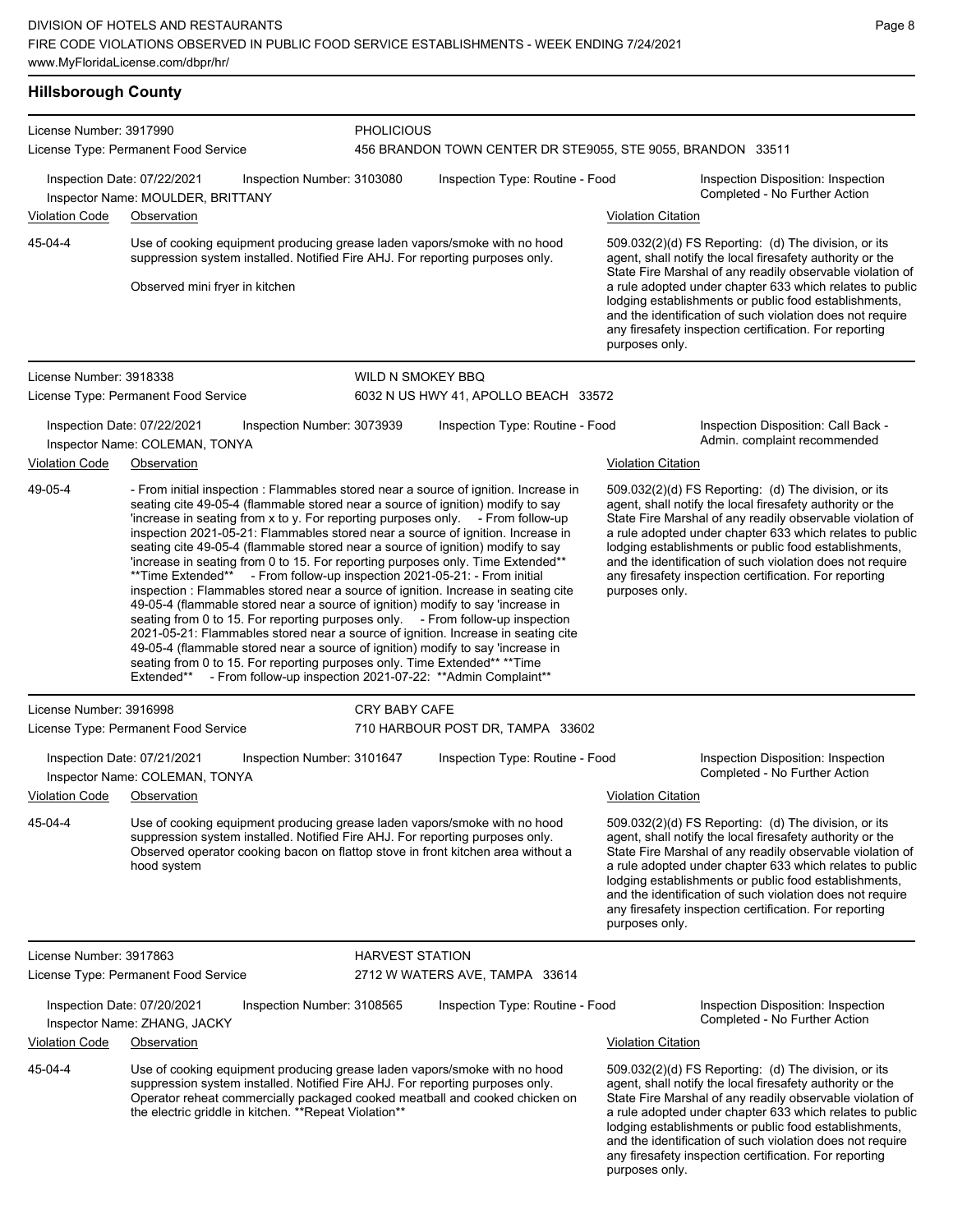| <b>Hillsborough County</b>                                      |                                                                                              |                                                                            |  |                                           |                                                                                                                                                                             |                                 |
|-----------------------------------------------------------------|----------------------------------------------------------------------------------------------|----------------------------------------------------------------------------|--|-------------------------------------------|-----------------------------------------------------------------------------------------------------------------------------------------------------------------------------|---------------------------------|
| License Number: 3916664<br>License Type: Permanent Food Service |                                                                                              | HAAGEN DAZS NESTLE TOLL HOUSE<br>8035 CITRUS PARK TOWN CENTER, TAMPA 33625 |  |                                           |                                                                                                                                                                             |                                 |
|                                                                 | Inspection Number: 3125815<br>Inspection Date: 07/23/2021<br>Inspector Name: EHLERS, MICHAEL |                                                                            |  | Inspection Type: Routine - Food<br>Issued |                                                                                                                                                                             | Inspection Disposition: Warning |
| <b>Violation Code</b>                                           | Observation                                                                                  |                                                                            |  |                                           |                                                                                                                                                                             | <b>Violation Citation</b>       |
| 45-02-4                                                         |                                                                                              | Portable fire extinguisher gauge in red zone. For reporting purposes only. |  |                                           | 509.032(2)(d) FS Reporting: (d) The division, or its<br>agent, shall notify the local firesafety authority or the<br>State Fire Marshal of any readily observable violation |                                 |

authority or the State Fire Marshal of any readily observable violation of a rule adopted under chapter 633 which relates to public lodging establishments or public food establishments, and the identification of such violation does not require any firesafety inspection certification. For reporting purposes only.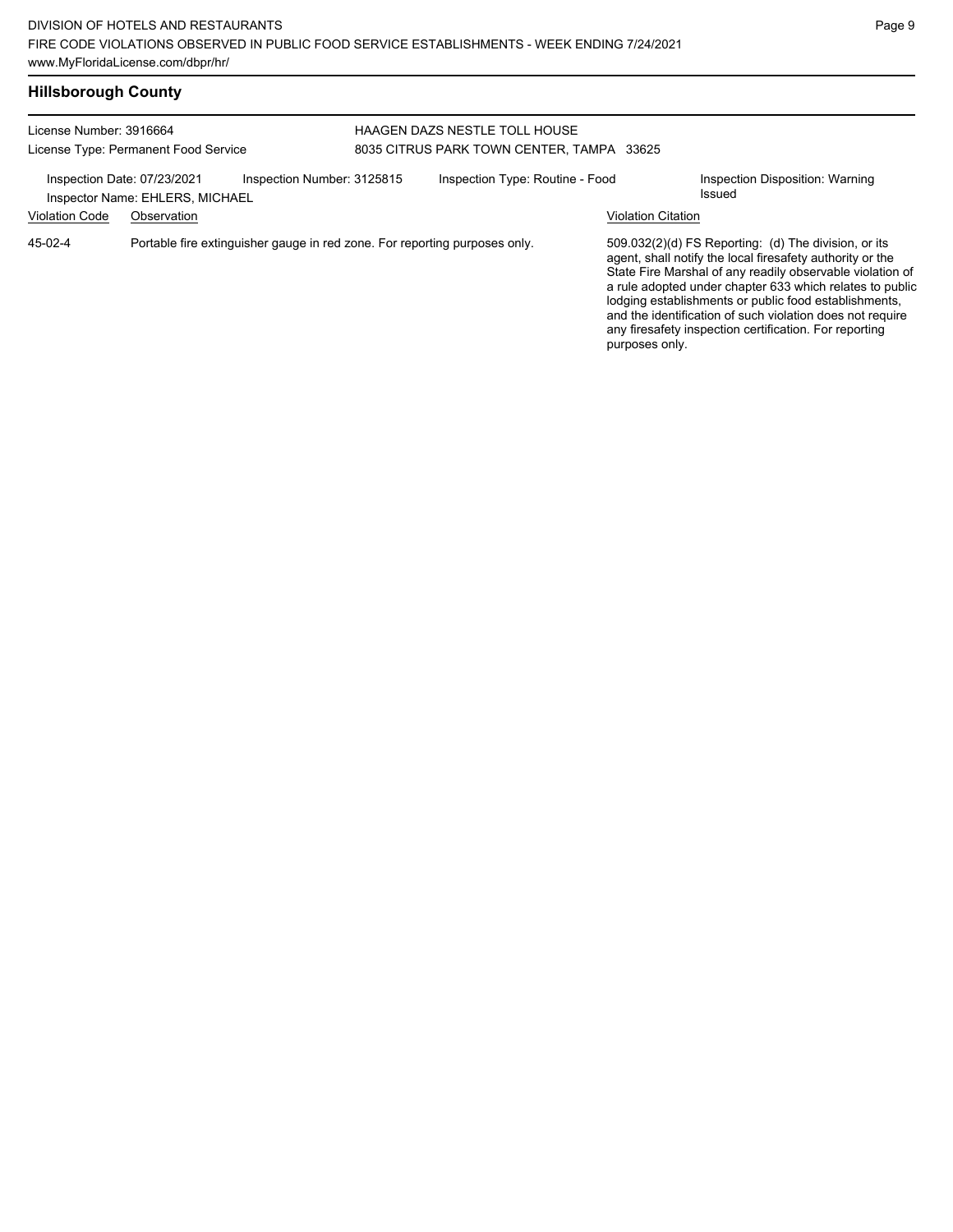| <b>Lake County</b>                   |                                 |                            |                                            |
|--------------------------------------|---------------------------------|----------------------------|--------------------------------------------|
| License Number: 4508793              |                                 |                            | THE AMSTERDAMMER                           |
| License Type: Permanent Food Service |                                 |                            | 110 S 5TH ST, LEESBURG 34748               |
| Inspection Date: 07/21/2021          |                                 | Inspection Number: 3142113 | Inspection Type: Food-Licensing Inspection |
|                                      | Inspector Name: WHIPPER, DENIKA |                            |                                            |
| <b>Violation Code</b>                | Observation                     |                            | Violation Citation                         |

Inspection Inspection Disposition: Inspection Completed - No Further Action

Portable fire extinguisher missing from its designated location. For reporting purposes only. Found on the floor 45-05-4

509.032(2)(d) FS Reporting: (d) The division, or its agent, shall notify the local firesafety authority or the State Fire Marshal of any readily observable violation of a rule adopted under chapter 633 which relates to public lodging establishments or public food establishments, and the identification of such violation does not require any firesafety inspection certification. For reporting purposes only.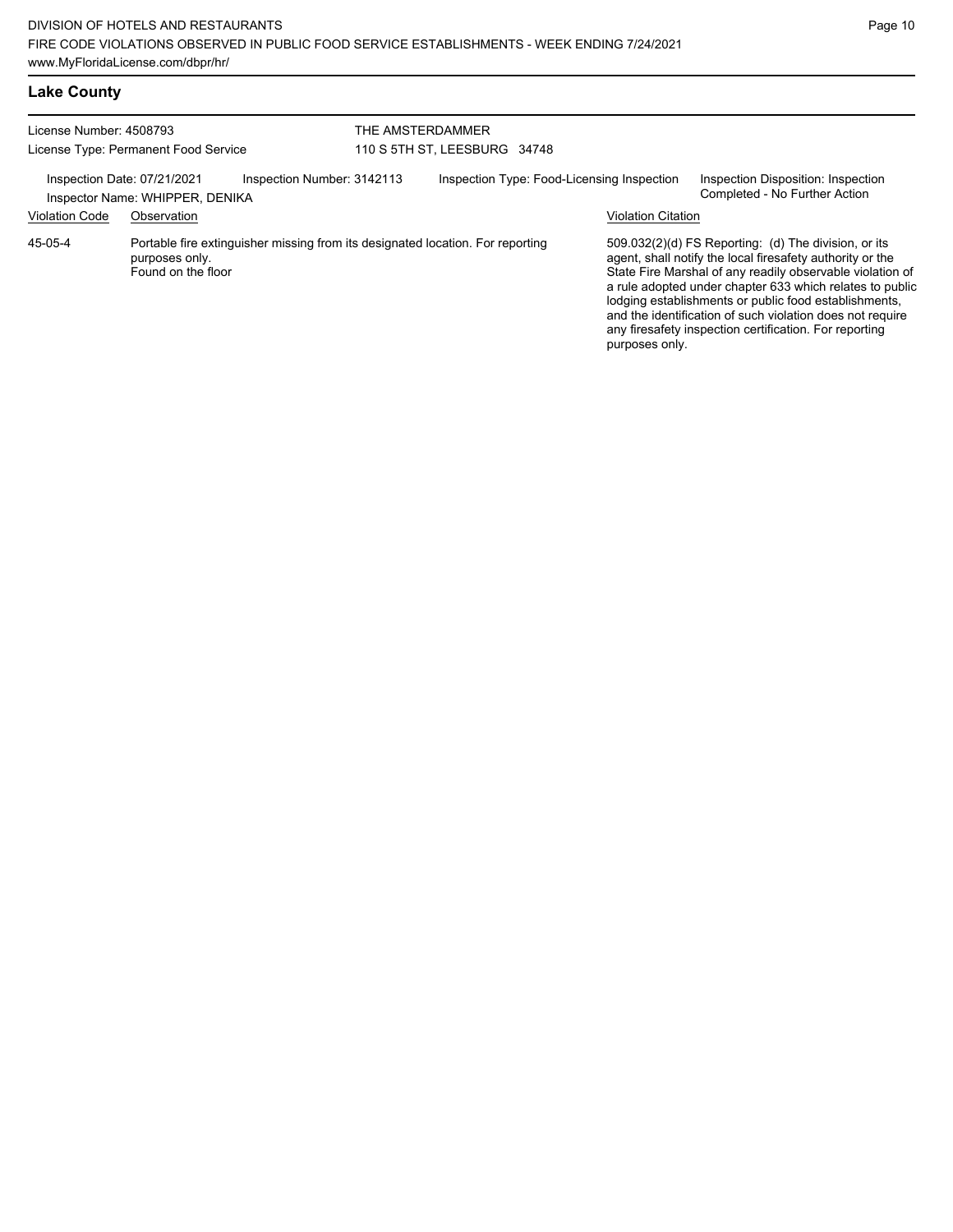License Number: 4606616 License Type: Permanent Food Service

#### EUROPEAN AMERICAN BAKERY CAFE 12450 METRO PKWY UNIT 1, FORT MYERS 33966

Inspection Date: 07/22/2021 Inspection Number: 3119949 Inspection Type: Routine - Food Inspection Disposition: Inspection<br>Inspector Name: WALTER KAYLA Inspector Name: WALTER, KAYLA Violation Code Observation Violation Citation

Observed: Portable fire extinguisher gauge in red zone. For reporting purposes only. Observed fire extinguisher in overcharged zone, located next to 6 burner stove and grill in kitchen. Priority: Reporting 45-02-4

509.032(2)(d) FS Reporting: (d) The division, or its agent, shall notify the local firesafety authority or the State Fire Marshal of any readily observable violation of a rule adopted under chapter 633 which relates to public lodging establishments or public food establishments, and the identification of such violation does not require any firesafety inspection certification. For reporting purposes only.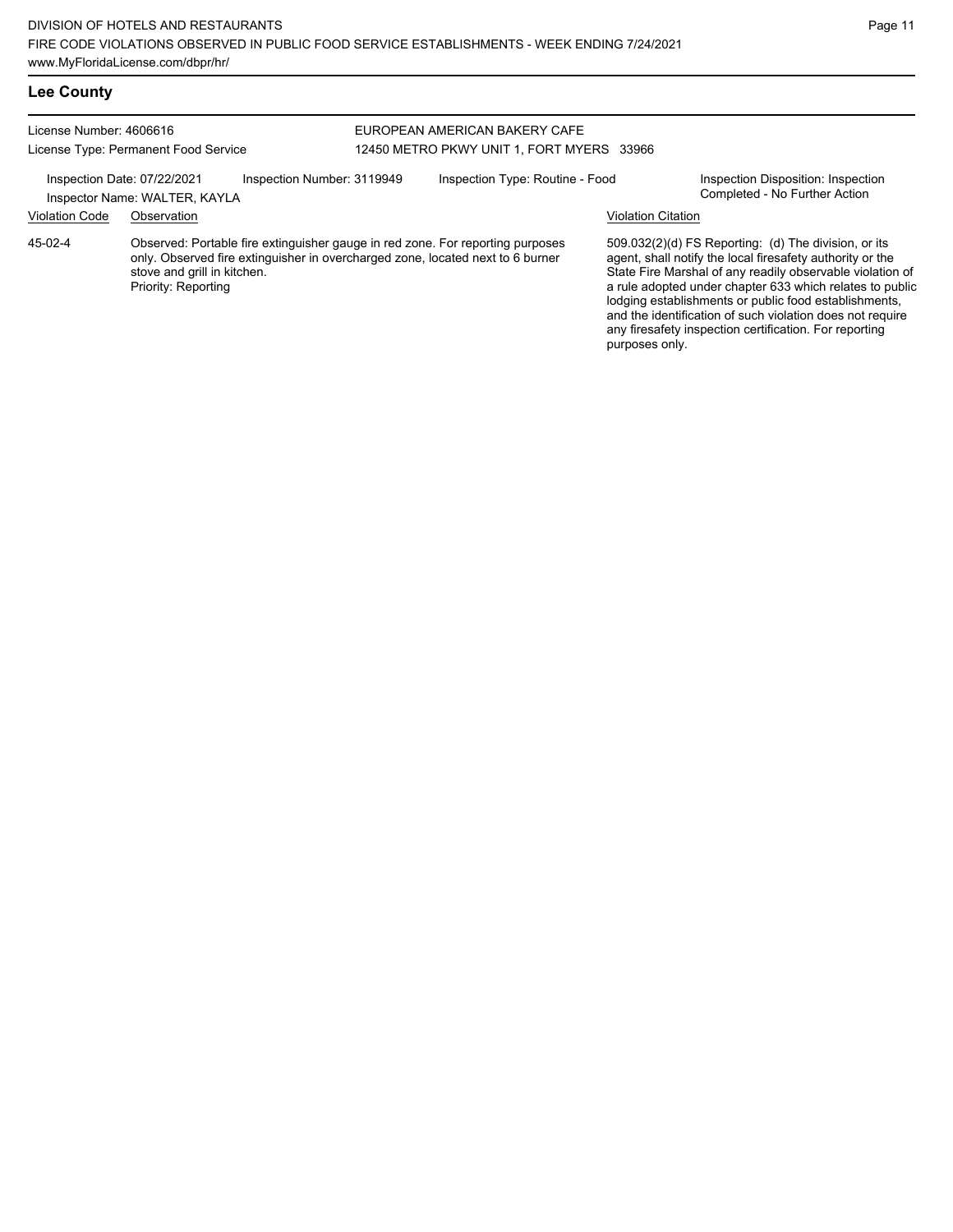and the identification of such violation does not require any firesafety inspection certification. For reporting

purposes only.

### **Leon County**

#### License Number: 4703850 License Type: Permanent Food Service CRAFTY CRAB OF TALLAHASSEE 2226 NORTH MONROE ST, TALLAHASSEE 32303 Inspection Date: 07/23/2021 Inspection Number: 3087210 Inspection Type: Complaint Full Inspection Disposition: Inspection<br>Inspector Name: TRUESDALE CHRIS Inspector Name: TRUESDALE, CHRIS Violation Code Observation Violation Citation Marked exit towards the front of building to marked exit blocked. Observed manager unblock door. For reporting purposes only. \*\*Corrected On-Site\*\* 509.032(2)(d) FS Reporting: (d) The division, or its agent, shall notify the local firesafety authority or the State Fire Marshal of any readily observable violation of a rule adopted under chapter 633 which relates to public lodging establishments or public food establishments, 46-01-4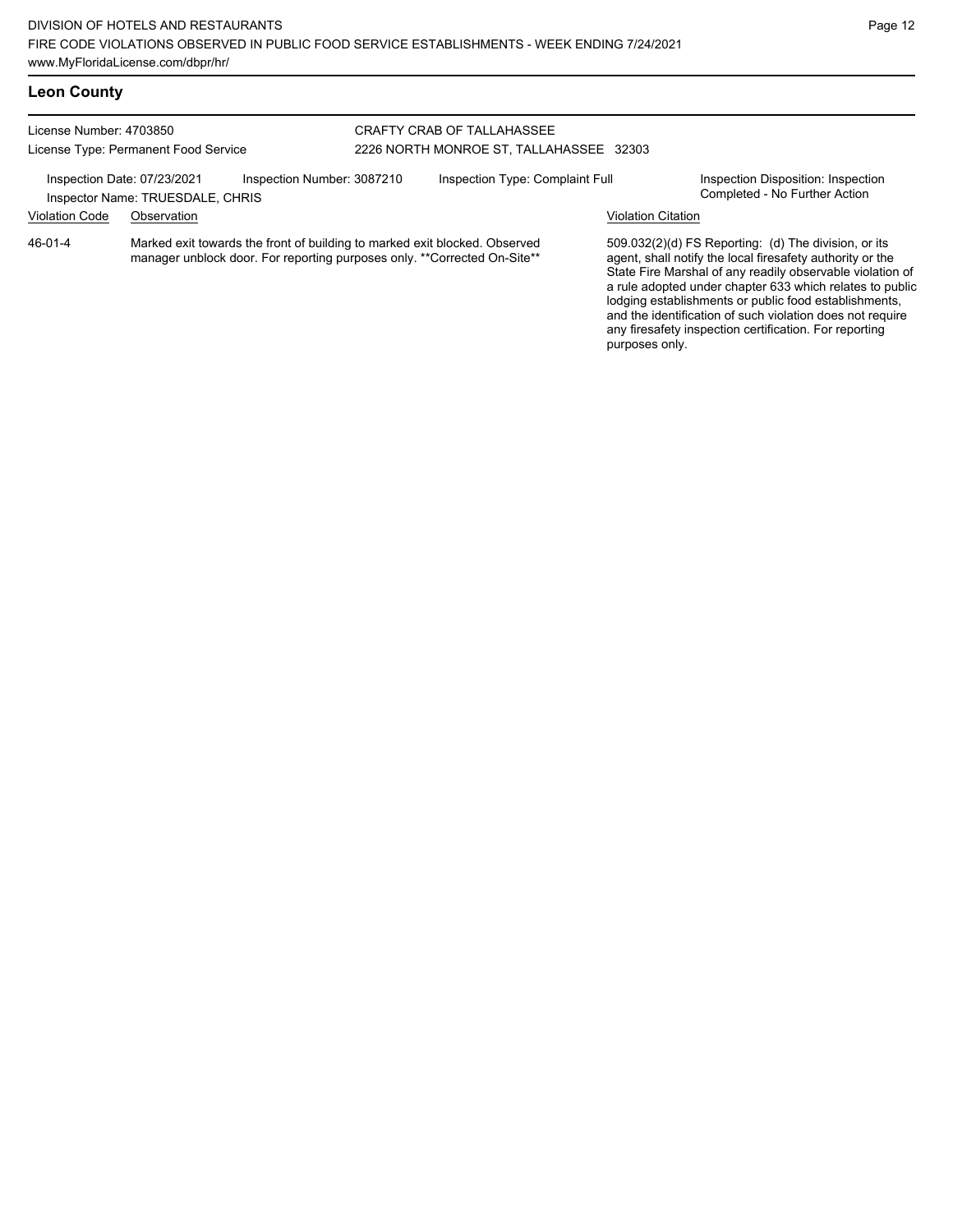| <b>Marion County</b>                                                    |                                                                                                              |                                                         |                           |                                                                                                                                                                                                                                                                                                                                                                                                                            |
|-------------------------------------------------------------------------|--------------------------------------------------------------------------------------------------------------|---------------------------------------------------------|---------------------------|----------------------------------------------------------------------------------------------------------------------------------------------------------------------------------------------------------------------------------------------------------------------------------------------------------------------------------------------------------------------------------------------------------------------------|
| License Number: 5250753<br>License Type: Mobile Food Dispensing Vehicle |                                                                                                              | <b>FOOD WIZARDS</b><br>7299 SE MARICAMP RD, OCALA 34472 |                           |                                                                                                                                                                                                                                                                                                                                                                                                                            |
|                                                                         | Inspection Number: 1237935<br>Inspection Date: 07/23/2021<br>Inspector Name: DRIGGERS, MANDY                 | Inspection Type: Routine - Food                         |                           | <b>Inspection Disposition: Emergency</b><br>order recommended                                                                                                                                                                                                                                                                                                                                                              |
| <b>Violation Code</b>                                                   | Observation                                                                                                  |                                                         | <b>Violation Citation</b> |                                                                                                                                                                                                                                                                                                                                                                                                                            |
| 45-02-4                                                                 | Portable fire extinguisher gauge in red zone. For reporting purposes only.<br>Near door needle at "recharge" |                                                         |                           | 509.032(2)(d) FS Reporting: (d) The division, or its<br>agent, shall notify the local firesafety authority or the<br>State Fire Marshal of any readily observable violation of<br>a rule adopted under chapter 633 which relates to public<br>lodging establishments or public food establishments,<br>and the identification of such violation does not require<br>any firesafety inspection certification. For reporting |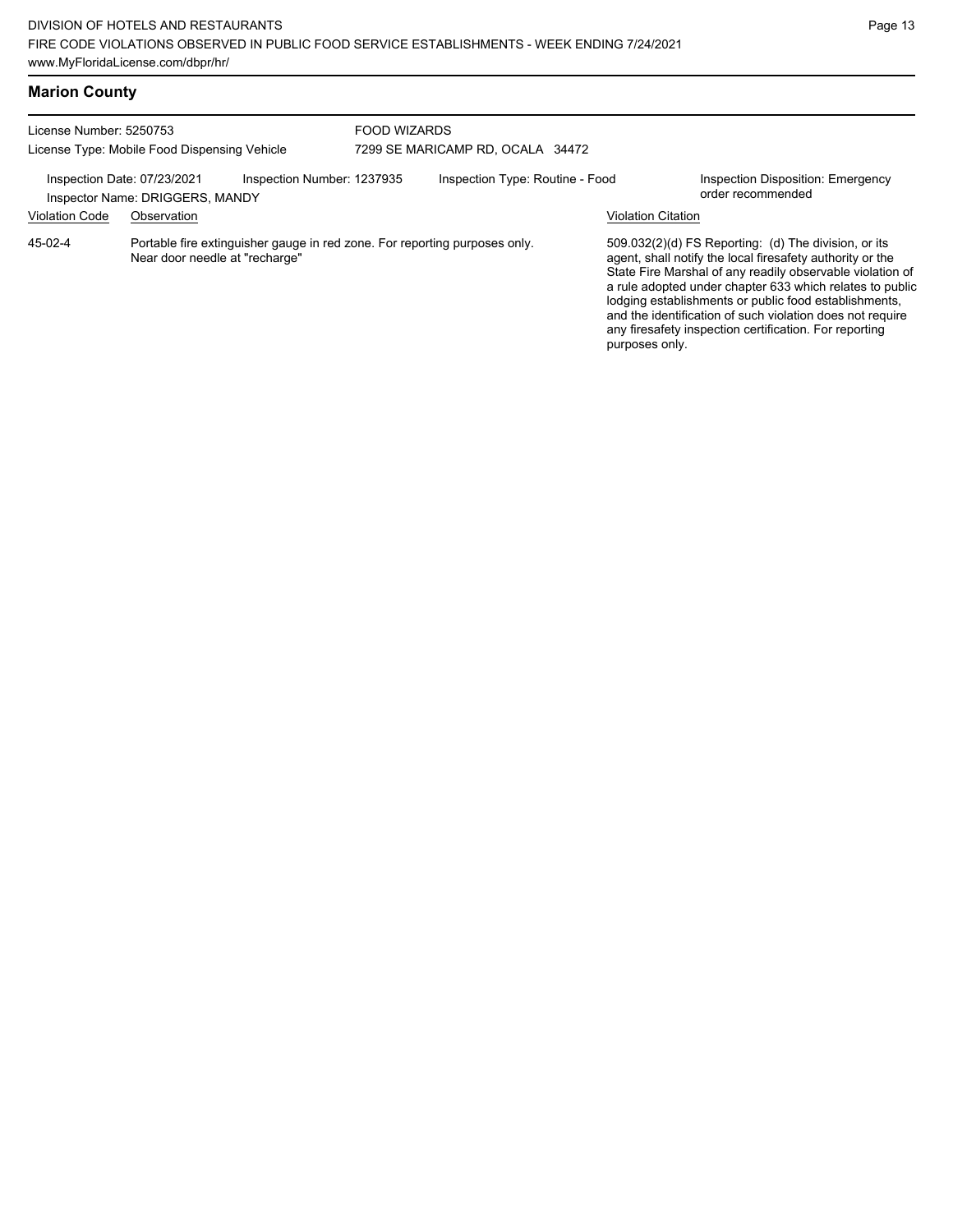| License Number: 5854837 |                                                                                                                                                                 |                            |           | <b>CHEF JEAN CUISINE</b>                      |                                                                                                                                                                                                                                                                                                                                                                                                                                              |                                                                     |  |  |
|-------------------------|-----------------------------------------------------------------------------------------------------------------------------------------------------------------|----------------------------|-----------|-----------------------------------------------|----------------------------------------------------------------------------------------------------------------------------------------------------------------------------------------------------------------------------------------------------------------------------------------------------------------------------------------------------------------------------------------------------------------------------------------------|---------------------------------------------------------------------|--|--|
|                         | License Type: Mobile Food Dispensing Vehicle                                                                                                                    |                            |           | 1206 W ROBINSON ST, ORLANDO 32805             |                                                                                                                                                                                                                                                                                                                                                                                                                                              |                                                                     |  |  |
|                         | Inspection Date: 07/21/2021<br>Inspector Name: PLEICONES, KIM                                                                                                   | Inspection Number: 1239365 |           | Inspection Type: Routine - Food               |                                                                                                                                                                                                                                                                                                                                                                                                                                              | Inspection Disposition: Inspection<br>Completed - No Further Action |  |  |
| <b>Violation Code</b>   | Observation                                                                                                                                                     |                            |           |                                               | <b>Violation Citation</b>                                                                                                                                                                                                                                                                                                                                                                                                                    |                                                                     |  |  |
| $48 - 04 - 4$           | Propane tank (larger than 2.7 lb. water capacity/1 lb. gas capacity) located inside<br>of the building. For reporting purposes only.<br>Tank inside mobile unit |                            |           |                                               | 509.032(2)(d) FS Reporting: (d) The division, or its<br>agent, shall notify the local firesafety authority or the<br>State Fire Marshal of any readily observable violation of<br>a rule adopted under chapter 633 which relates to public<br>lodging establishments or public food establishments,<br>and the identification of such violation does not require<br>any firesafety inspection certification. For reporting<br>purposes only. |                                                                     |  |  |
| License Number: 5814599 |                                                                                                                                                                 |                            | POKE STOP |                                               |                                                                                                                                                                                                                                                                                                                                                                                                                                              |                                                                     |  |  |
|                         | License Type: Permanent Food Service                                                                                                                            |                            |           | 11565 UNIVERSITY BLVD SUITE #5, ORLANDO 32817 |                                                                                                                                                                                                                                                                                                                                                                                                                                              |                                                                     |  |  |
|                         | Inspection Date: 07/23/2021<br>Inspector Name: JENKINS, JOSHUA                                                                                                  | Inspection Number: 3128425 |           | Inspection Type: Routine - Food               |                                                                                                                                                                                                                                                                                                                                                                                                                                              | Inspection Disposition: Inspection<br>Completed - No Further Action |  |  |
| <b>Violation Code</b>   | Observation                                                                                                                                                     |                            |           |                                               | <b>Violation Citation</b>                                                                                                                                                                                                                                                                                                                                                                                                                    |                                                                     |  |  |

Marked exit/path to marked exit blocked. For reporting purposes only. Bulk food cart in front of rear door. \*\*Corrected On-Site\*\* 46-01-4

**Orange County**

ation Citation 509.032(2)(d) FS Reporting: (d) The division, or its agent, shall notify the local firesafety authority or the State Fire Marshal of any readily observable violation of a rule adopted under chapter 633 which relates to public lodging establishments or public food establishments, and the identification of such violation does not require any firesafety inspection certification. For reporting purposes only.

purposes only.

| License Number: 5806164<br>License Type: Permanent Food Service                           |             |  | BURGER KING 6962<br>12371 S ORANGE BLOSSOM TRL. ORLANDO 32837 |                                                                                   |                                                                     |                                                                                                                                                                                                                                                                                                                                                                                                                            |  |
|-------------------------------------------------------------------------------------------|-------------|--|---------------------------------------------------------------|-----------------------------------------------------------------------------------|---------------------------------------------------------------------|----------------------------------------------------------------------------------------------------------------------------------------------------------------------------------------------------------------------------------------------------------------------------------------------------------------------------------------------------------------------------------------------------------------------------|--|
| Inspection Number: 3101480<br>Inspection Date: 07/23/2021<br>Inspector Name: ALVIS, DAVID |             |  | Inspection Type: Routine - Food                               |                                                                                   | Inspection Disposition: Inspection<br>Completed - No Further Action |                                                                                                                                                                                                                                                                                                                                                                                                                            |  |
| <b>Violation Code</b>                                                                     | Observation |  |                                                               |                                                                                   | <b>Violation Citation</b>                                           |                                                                                                                                                                                                                                                                                                                                                                                                                            |  |
| 46-01-4                                                                                   | On-Site**   |  |                                                               | Marked exit/path to marked exit blocked. For reporting purposes only. **Corrected |                                                                     | 509.032(2)(d) FS Reporting: (d) The division, or its<br>agent, shall notify the local firesafety authority or the<br>State Fire Marshal of any readily observable violation of<br>a rule adopted under chapter 633 which relates to public<br>lodging establishments or public food establishments,<br>and the identification of such violation does not require<br>any firesafety inspection certification. For reporting |  |

Page 14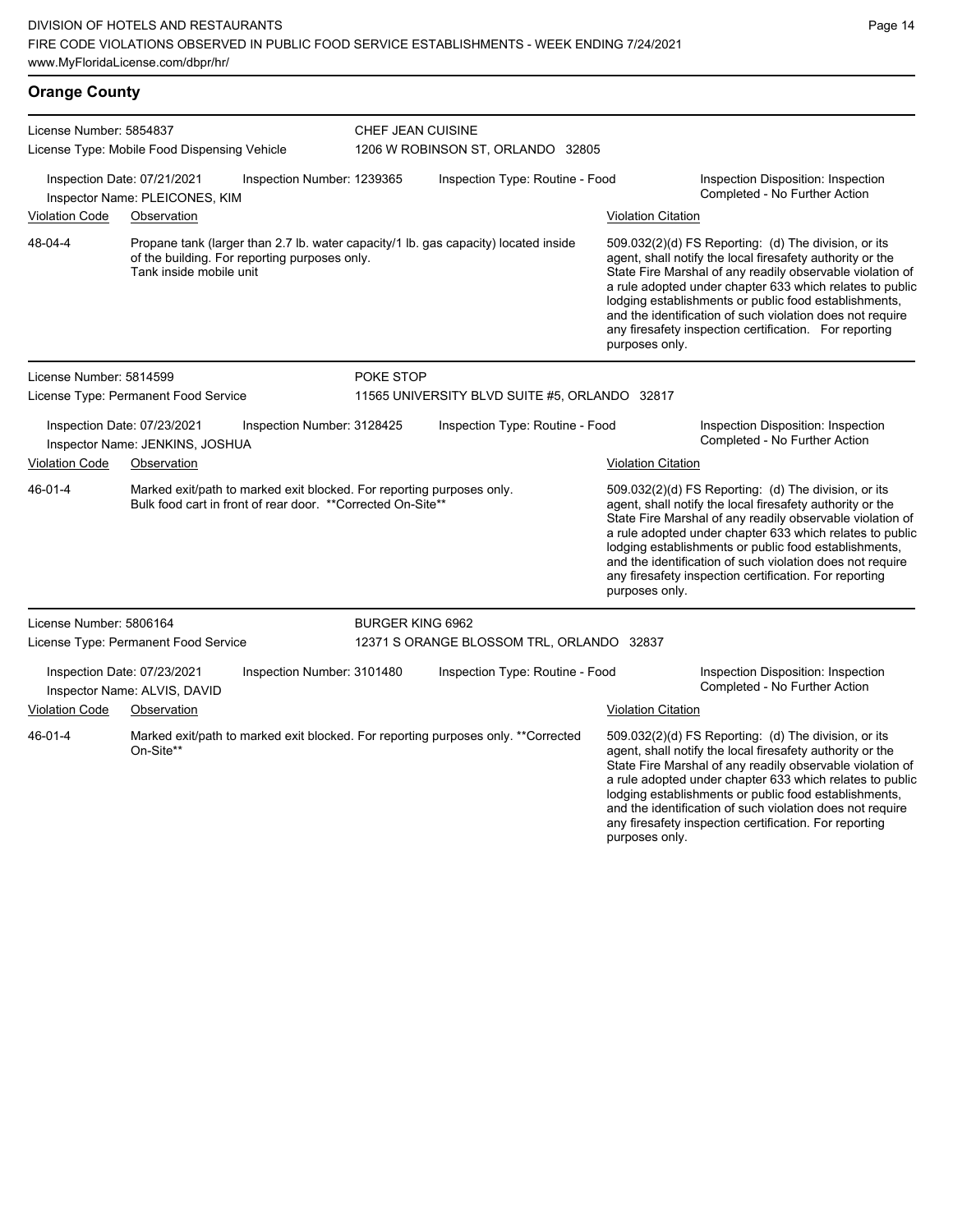| License Number: 5910787<br>License Type: Permanent Food Service                             |                                                                        | DOMINO'S PIZZA #3232<br>8687 W IRLO BRONSON HWY STE# 106, KISSIMMEE 34747 |  |  |                                                                     |                                                                                                                                                                                                                                                                                                                         |  |  |
|---------------------------------------------------------------------------------------------|------------------------------------------------------------------------|---------------------------------------------------------------------------|--|--|---------------------------------------------------------------------|-------------------------------------------------------------------------------------------------------------------------------------------------------------------------------------------------------------------------------------------------------------------------------------------------------------------------|--|--|
| Inspection Number: 3094739<br>Inspection Date: 07/20/2021<br>Inspector Name: NIEVES, RAFAEL |                                                                        | Inspection Type: Routine - Food                                           |  |  | Inspection Disposition: Inspection<br>Completed - No Further Action |                                                                                                                                                                                                                                                                                                                         |  |  |
| <b>Violation Code</b>                                                                       | Observation                                                            |                                                                           |  |  |                                                                     | <b>Violation Citation</b>                                                                                                                                                                                                                                                                                               |  |  |
| $46 - 04 - 4$                                                                               | Exit door locked. For reporting purposes only.                         |                                                                           |  |  |                                                                     | 509.032(2)(d) FS Reporting: (d) The division, or its<br>agent, shall notify the local firesafety authority or the                                                                                                                                                                                                       |  |  |
|                                                                                             | Kitchen exit door blocked by blue trays on cart. **Corrected On-Site** |                                                                           |  |  |                                                                     | State Fire Marshal of any readily observable violation of<br>a rule adopted under chapter 633 which relates to public<br>lodging establishments or public food establishments,<br>and the identification of such violation does not require<br>any firesafety inspection certification. For reporting<br>purposes only. |  |  |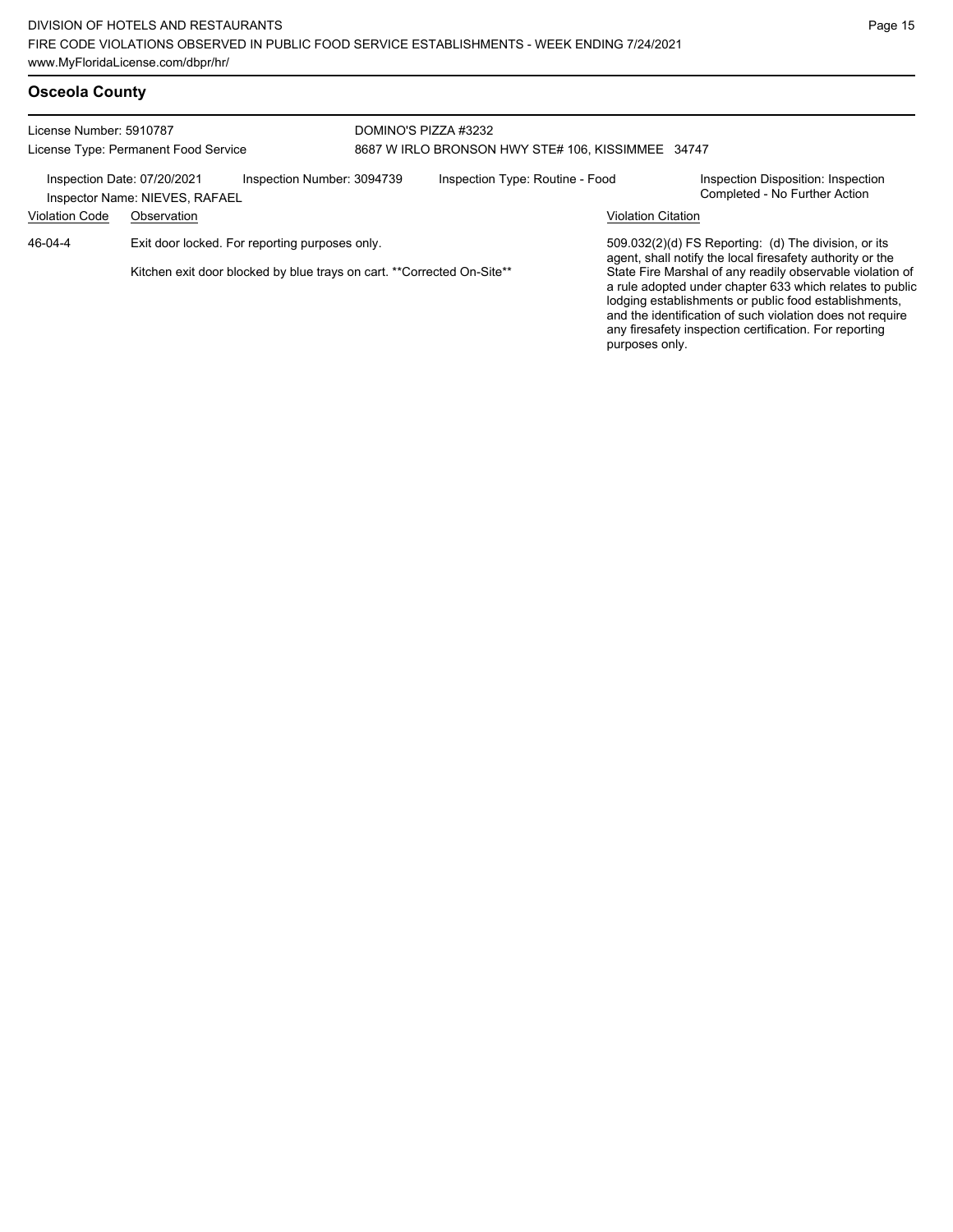| <b>Palm Beach County</b> |                                                                                                                                                                                          |                |                                                                                |                                                                                                                                                                                                                                                                                                                                                                                                                                                                                                            |                                                                                                                                                                                                                                                                                                                                                                                                                                                                                                          |  |
|--------------------------|------------------------------------------------------------------------------------------------------------------------------------------------------------------------------------------|----------------|--------------------------------------------------------------------------------|------------------------------------------------------------------------------------------------------------------------------------------------------------------------------------------------------------------------------------------------------------------------------------------------------------------------------------------------------------------------------------------------------------------------------------------------------------------------------------------------------------|----------------------------------------------------------------------------------------------------------------------------------------------------------------------------------------------------------------------------------------------------------------------------------------------------------------------------------------------------------------------------------------------------------------------------------------------------------------------------------------------------------|--|
| License Number: 6013775  | License Type: Permanent Food Service                                                                                                                                                     |                | <b>DUFFYS SPORTS GRILL</b><br>11588 US HWY 1, PALM BEACH GARDENS 33410         |                                                                                                                                                                                                                                                                                                                                                                                                                                                                                                            |                                                                                                                                                                                                                                                                                                                                                                                                                                                                                                          |  |
| <b>Violation Code</b>    | Inspection Date: 07/21/2021<br>Inspection Number: 3119670<br>Inspector Name: GOLDMAN, BARRY<br>Observation                                                                               |                | Inspection Type: Routine - Food                                                | <b>Violation Citation</b>                                                                                                                                                                                                                                                                                                                                                                                                                                                                                  | Inspection Disposition: Inspection<br>Completed - No Further Action                                                                                                                                                                                                                                                                                                                                                                                                                                      |  |
| 48-02-5                  | Insurance inspector boiler report not posted in boiler room. For reporting purposes<br>only. Operator posted during inspection. ** Corrected On-Site**                                   |                |                                                                                | 61C-1.004(10) FAC Reporting: (10) Heating and<br>ventilation - The heating and ventilation system shall be<br>kept in good repair or be installed to maintain a<br>minimum of 68 degrees Fahrenheit throughout the<br>building. The insurance inspector boiler report is<br>required annually for power boilers and high pressure or<br>high temperature boilers and biannually for low pressure<br>steam or vapor heating boilers and shall be posted in<br>the boiler room. For reporting purposes only. |                                                                                                                                                                                                                                                                                                                                                                                                                                                                                                          |  |
| License Number: 6019984  |                                                                                                                                                                                          | LITTLE CAESARS |                                                                                |                                                                                                                                                                                                                                                                                                                                                                                                                                                                                                            |                                                                                                                                                                                                                                                                                                                                                                                                                                                                                                          |  |
|                          | License Type: Permanent Food Service                                                                                                                                                     |                | 1449 S CONGRESS AVE #26, DELRAY BEACH 33445                                    |                                                                                                                                                                                                                                                                                                                                                                                                                                                                                                            |                                                                                                                                                                                                                                                                                                                                                                                                                                                                                                          |  |
|                          | Inspection Date: 07/20/2021<br>Inspection Number: 3089002<br>Inspector Name: GOODWIN, NICHOLAS                                                                                           |                | Inspection Type: Routine - Food                                                |                                                                                                                                                                                                                                                                                                                                                                                                                                                                                                            | Inspection Disposition: Inspection<br>Completed - No Further Action                                                                                                                                                                                                                                                                                                                                                                                                                                      |  |
| <b>Violation Code</b>    | Observation                                                                                                                                                                              |                |                                                                                | <b>Violation Citation</b>                                                                                                                                                                                                                                                                                                                                                                                                                                                                                  |                                                                                                                                                                                                                                                                                                                                                                                                                                                                                                          |  |
| 46-01-4                  | Marked exit/path to marked exit blocked. For reporting purposes only. Exit path<br>blocked by boxes and bagged trash                                                                     |                |                                                                                | purposes only.                                                                                                                                                                                                                                                                                                                                                                                                                                                                                             | 509.032(2)(d) FS Reporting: (d) The division, or its<br>agent, shall notify the local firesafety authority or the<br>State Fire Marshal of any readily observable violation of<br>a rule adopted under chapter 633 which relates to public<br>lodging establishments or public food establishments,<br>and the identification of such violation does not require<br>any firesafety inspection certification. For reporting                                                                               |  |
| License Number: 6019404  | License Type: Permanent Food Service                                                                                                                                                     |                | <b>FAIRFIELD INN &amp; SUITES JUPITER</b><br>6748 INDIANTOWN RD, JUPITER 33458 |                                                                                                                                                                                                                                                                                                                                                                                                                                                                                                            |                                                                                                                                                                                                                                                                                                                                                                                                                                                                                                          |  |
|                          | Inspection Date: 07/16/2021<br>Inspection Number: 3090000<br>Inspector Name: ROTONDI, VICTOR                                                                                             |                | Inspection Type: Routine - Food                                                |                                                                                                                                                                                                                                                                                                                                                                                                                                                                                                            | Inspection Disposition: Inspection<br>Completed - No Further Action                                                                                                                                                                                                                                                                                                                                                                                                                                      |  |
| <b>Violation Code</b>    | Observation                                                                                                                                                                              |                |                                                                                | <b>Violation Citation</b>                                                                                                                                                                                                                                                                                                                                                                                                                                                                                  |                                                                                                                                                                                                                                                                                                                                                                                                                                                                                                          |  |
| 48-01-5                  | No current insurance inspector boiler report or boiler certificate available for boiler.<br>For reporting purposes only 121021, 121022, 095111 all exp 3/5/2019 ** Repeat<br>Violation** |                |                                                                                |                                                                                                                                                                                                                                                                                                                                                                                                                                                                                                            | 61C-1.004(10) FAC Reporting: (10) Heating and<br>ventilation - The heating and ventilation system shall be<br>kept in good repair or be installed to maintain a<br>minimum of 68 degrees Fahrenheit throughout the<br>building. The insurance inspectors boiler report is<br>required annually for power boilers and high<br>pressure/high temperature boilers and biannually for low<br>pressure steam or vapor heating boilers and shall be<br>posted in the boiler room. For reporting purposes only. |  |
| License Number: 6003849  |                                                                                                                                                                                          | SINCLAIR'S     |                                                                                |                                                                                                                                                                                                                                                                                                                                                                                                                                                                                                            |                                                                                                                                                                                                                                                                                                                                                                                                                                                                                                          |  |
|                          | License Type: Permanent Food Service                                                                                                                                                     |                | 5 N A1A, JUPITER 33477                                                         |                                                                                                                                                                                                                                                                                                                                                                                                                                                                                                            |                                                                                                                                                                                                                                                                                                                                                                                                                                                                                                          |  |
|                          | Inspection Date: 07/22/2021<br>Inspection Number: 3121747<br>Inspector Name: ROTONDI, VICTOR                                                                                             |                | Inspection Type: Routine - Food                                                |                                                                                                                                                                                                                                                                                                                                                                                                                                                                                                            | Inspection Disposition: Inspection<br>Completed - No Further Action                                                                                                                                                                                                                                                                                                                                                                                                                                      |  |
| <b>Violation Code</b>    | Observation                                                                                                                                                                              |                |                                                                                | <b>Violation Citation</b>                                                                                                                                                                                                                                                                                                                                                                                                                                                                                  |                                                                                                                                                                                                                                                                                                                                                                                                                                                                                                          |  |
| 48-01-5                  | No current insurance inspector boiler report or boiler certificate available for boiler.<br>For reporting purposes only 099577, 099578, 098381 all exp 5/20/2021                         |                |                                                                                |                                                                                                                                                                                                                                                                                                                                                                                                                                                                                                            | 61C-1.004(10) FAC Reporting: (10) Heating and<br>ventilation - The heating and ventilation system shall be<br>kept in good repair or be installed to maintain a<br>minimum of 68 degrees Fahrenheit throughout the<br>building. The insurance inspectors boiler report is<br>required annually for power boilers and high<br>pressure/high temperature boilers and biannually for low<br>pressure steam or vapor heating boilers and shall be<br>posted in the boiler room. For reporting purposes only. |  |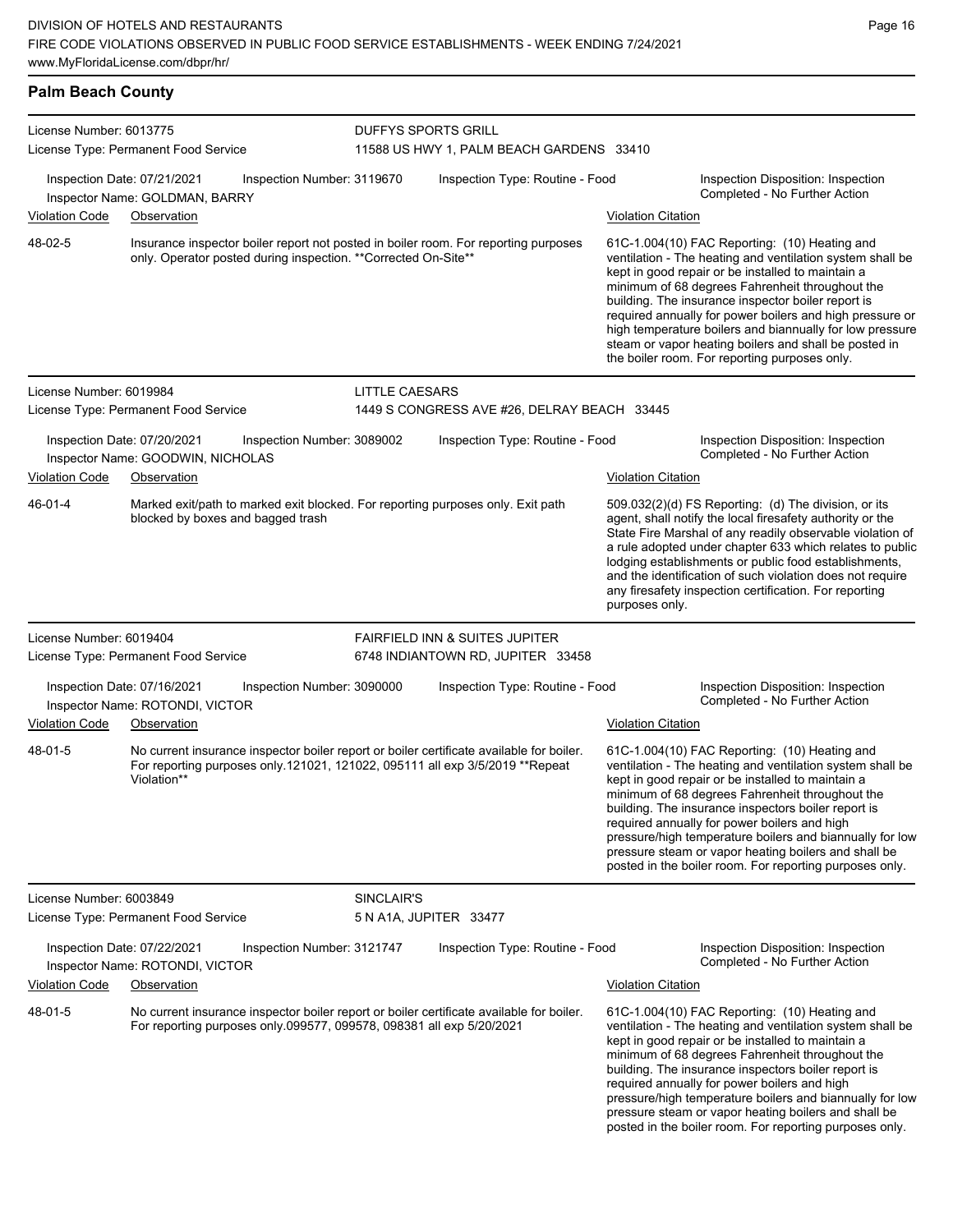Inspector Name: ROTONDI, VICTOR

Page 17

pressure steam or vapor heating boilers and shall be posted in the boiler room. For reporting purposes only.

| Violation Code          | Observation                                                                                                                                                       |                            |                                 | <b>Violation Citation</b> |                                                                                                                                                                                                                                                                                                                                                                                                                                                                                                          |  |  |
|-------------------------|-------------------------------------------------------------------------------------------------------------------------------------------------------------------|----------------------------|---------------------------------|---------------------------|----------------------------------------------------------------------------------------------------------------------------------------------------------------------------------------------------------------------------------------------------------------------------------------------------------------------------------------------------------------------------------------------------------------------------------------------------------------------------------------------------------|--|--|
| 48-01-5                 | No current insurance inspector boiler report or boiler certificate available for boiler.<br>For reporting purposes only 099577, 099578, 098381 exp 05/20/2021     |                            |                                 |                           | 61C-1.004(10) FAC Reporting: (10) Heating and<br>ventilation - The heating and ventilation system shall be<br>kept in good repair or be installed to maintain a<br>minimum of 68 degrees Fahrenheit throughout the<br>building. The insurance inspectors boiler report is<br>required annually for power boilers and high<br>pressure/high temperature boilers and biannually for low<br>pressure steam or vapor heating boilers and shall be<br>posted in the boiler room. For reporting purposes only. |  |  |
| License Number: 6007461 |                                                                                                                                                                   |                            | <b>EMPLOYEE DINING AREA</b>     |                           |                                                                                                                                                                                                                                                                                                                                                                                                                                                                                                          |  |  |
|                         | License Type: Permanent Food Service                                                                                                                              |                            | 5 N A1A, JUPITER 33477          |                           |                                                                                                                                                                                                                                                                                                                                                                                                                                                                                                          |  |  |
|                         | Inspection Date: 07/22/2021<br>Inspector Name: ROTONDI, VICTOR                                                                                                    | Inspection Number: 3134288 | Inspection Type: Routine - Food |                           | Inspection Disposition: Inspection<br>Completed - No Further Action                                                                                                                                                                                                                                                                                                                                                                                                                                      |  |  |
| <b>Violation Code</b>   | Observation                                                                                                                                                       |                            |                                 | <b>Violation Citation</b> |                                                                                                                                                                                                                                                                                                                                                                                                                                                                                                          |  |  |
| 48-01-5                 | No current insurance inspector boiler report or boiler certificate available for boiler.<br>For reporting purposes only 099577, 099578, 098381 all exp 05/20/2021 |                            |                                 |                           | 61C-1.004(10) FAC Reporting: (10) Heating and<br>ventilation - The heating and ventilation system shall be<br>kept in good repair or be installed to maintain a<br>minimum of 68 degrees Fahrenheit throughout the<br>building. The insurance inspectors boiler report is<br>required annually for power boilers and high<br>pressure/high temperature boilers and biannually for low                                                                                                                    |  |  |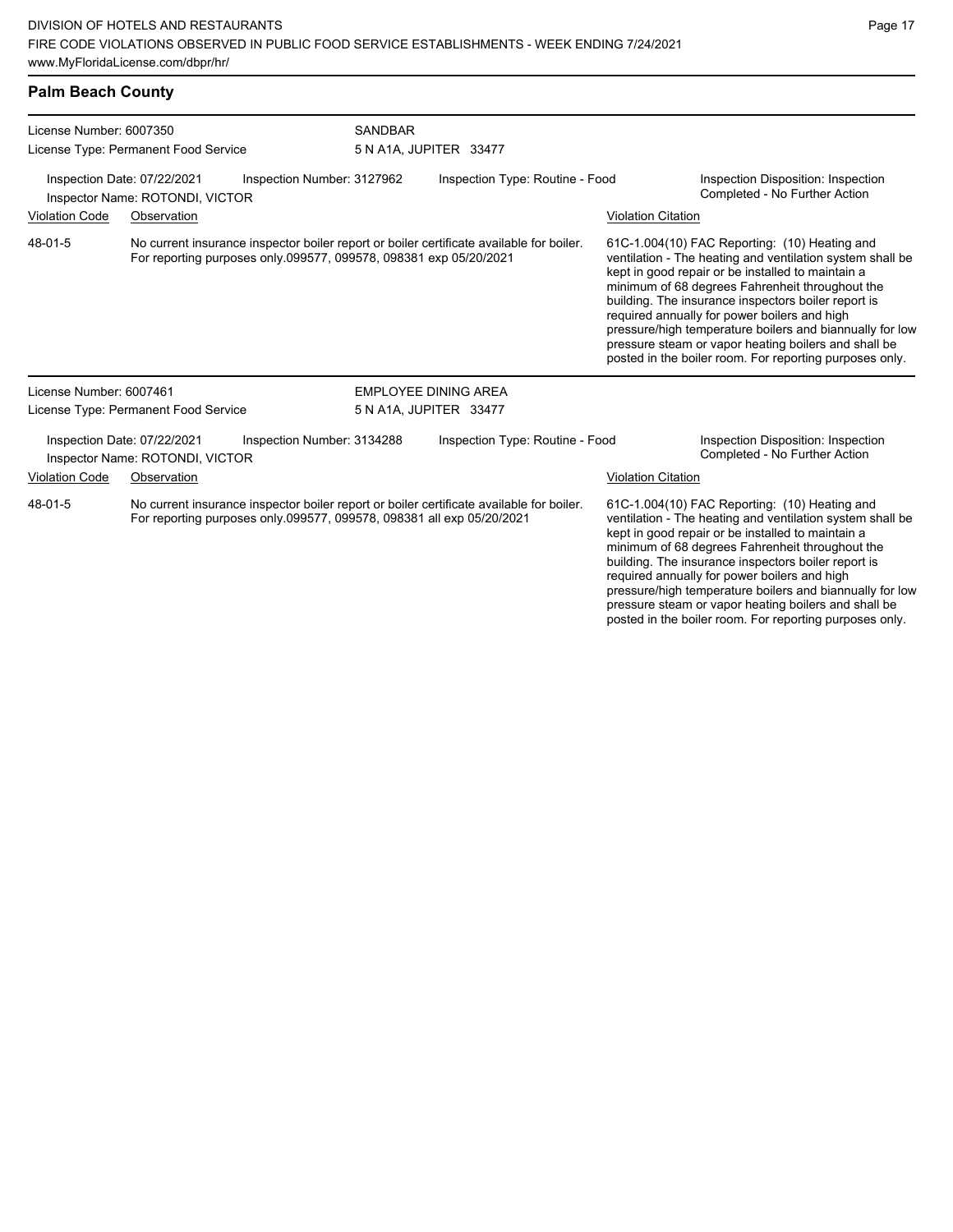| <b>Pasco County</b>                                                                                                          |                                                                  |                                                                   |                                           |                                                                                    |                                                                     |                                                                                                                                                                                |                                                                                                                                                                                                                                                                                                                                                                                                                            |
|------------------------------------------------------------------------------------------------------------------------------|------------------------------------------------------------------|-------------------------------------------------------------------|-------------------------------------------|------------------------------------------------------------------------------------|---------------------------------------------------------------------|--------------------------------------------------------------------------------------------------------------------------------------------------------------------------------|----------------------------------------------------------------------------------------------------------------------------------------------------------------------------------------------------------------------------------------------------------------------------------------------------------------------------------------------------------------------------------------------------------------------------|
| License Number: 6113242<br>License Type: Permanent Food Service                                                              |                                                                  | <b>BAGELICIOUS AND MORE</b><br>30032 SR 54 E, WESLEY CHAPEL 33543 |                                           |                                                                                    |                                                                     |                                                                                                                                                                                |                                                                                                                                                                                                                                                                                                                                                                                                                            |
| Inspection Date: 07/19/2021<br>Inspection Number: 3119325<br>Inspector Name: COLE, GABRIELLE                                 |                                                                  |                                                                   | Inspection Type: Routine - Food           |                                                                                    | Inspection Disposition: Inspection<br>Completed - No Further Action |                                                                                                                                                                                |                                                                                                                                                                                                                                                                                                                                                                                                                            |
| <b>Violation Code</b>                                                                                                        | Observation                                                      |                                                                   |                                           |                                                                                    |                                                                     | <b>Violation Citation</b>                                                                                                                                                      |                                                                                                                                                                                                                                                                                                                                                                                                                            |
| 45-02-4                                                                                                                      | exit door.                                                       |                                                                   |                                           | Portable fire extinguisher gauge in red zone. For reporting purposes only. By back |                                                                     | purposes only.                                                                                                                                                                 | 509.032(2)(d) FS Reporting: (d) The division, or its<br>agent, shall notify the local firesafety authority or the<br>State Fire Marshal of any readily observable violation of<br>a rule adopted under chapter 633 which relates to public<br>lodging establishments or public food establishments,<br>and the identification of such violation does not require<br>any firesafety inspection certification. For reporting |
| License Number: 6102819                                                                                                      |                                                                  |                                                                   |                                           | HAROLD SELTZER'S STEAKHOUSE                                                        |                                                                     |                                                                                                                                                                                |                                                                                                                                                                                                                                                                                                                                                                                                                            |
|                                                                                                                              | License Type: Permanent Food Service                             |                                                                   | 9409 US HWY 19 N # 493, PORT RICHEY 34668 |                                                                                    |                                                                     |                                                                                                                                                                                |                                                                                                                                                                                                                                                                                                                                                                                                                            |
|                                                                                                                              | Inspection Date: 07/19/2021<br>Inspector Name: TORRACO, MARIANNE | Inspection Number: 3140101                                        |                                           | Inspection Type: Complaint Full                                                    |                                                                     |                                                                                                                                                                                | Inspection Disposition: Warning<br>Issued                                                                                                                                                                                                                                                                                                                                                                                  |
| <b>Violation Code</b>                                                                                                        | Observation                                                      |                                                                   |                                           |                                                                                    |                                                                     | <b>Violation Citation</b>                                                                                                                                                      |                                                                                                                                                                                                                                                                                                                                                                                                                            |
| 46-01-4<br>Marked exit/path to marked exit blocked. For reporting purposes only 3 speed<br>racks moved **Corrected On-Site** |                                                                  |                                                                   |                                           |                                                                                    |                                                                     | 509.032(2)(d) FS Reporting: (d) The division, or its<br>agent, shall notify the local firesafety authority or the<br>State Fire Marshal of any readily observable violation of |                                                                                                                                                                                                                                                                                                                                                                                                                            |

State Fire Marshal of any readily observable violation of a rule adopted under chapter 633 which relates to public lodging establishments or public food establishments, and the identification of such violation does not require any firesafety inspection certification. For reporting purposes only.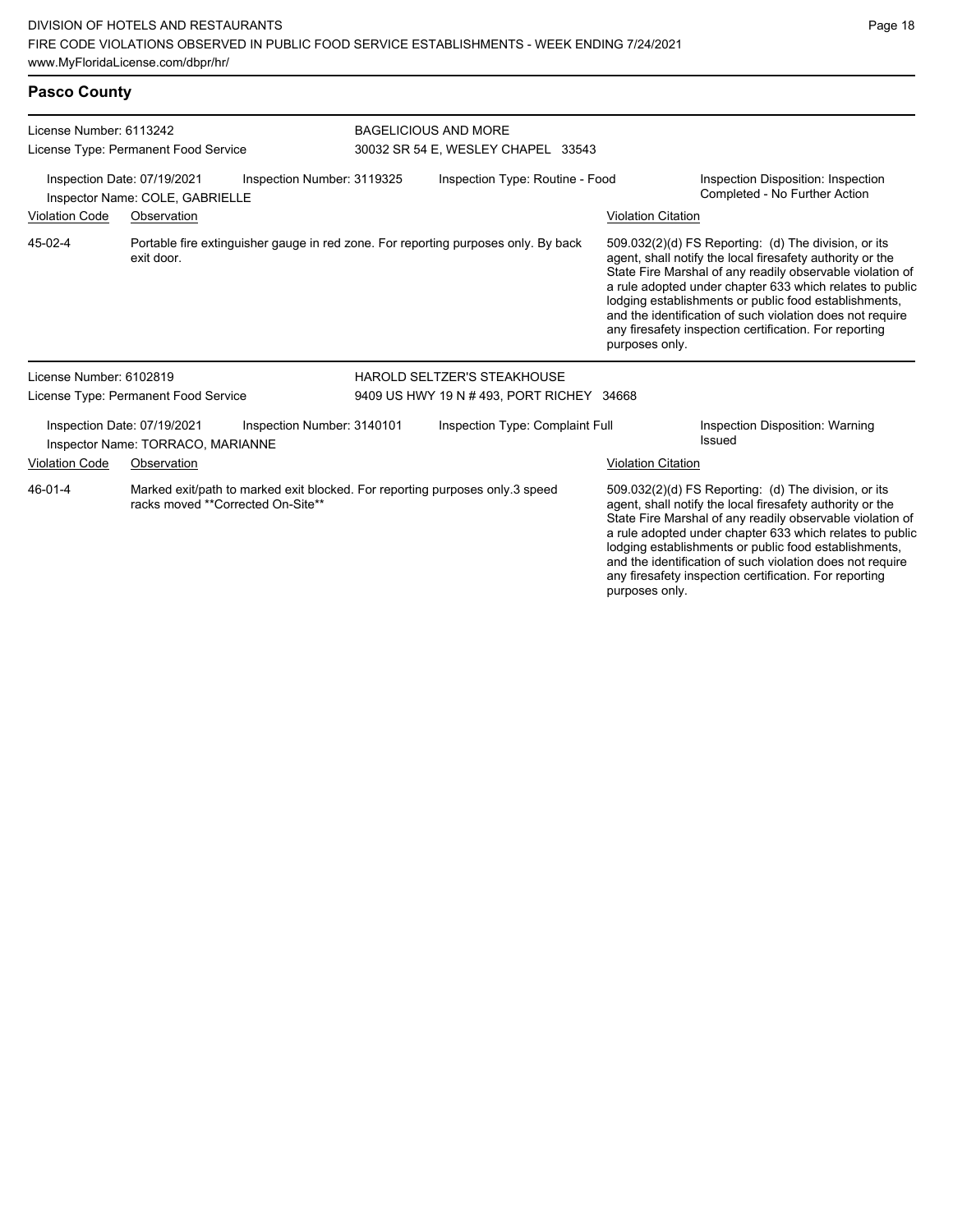| <b>Pinellas County</b>                                                                                      |                                                                                                                                                                                                                                                                                        |  |                                                                                                                                                                                                                                                                                                                                                                                                                                              |                           |                                                                                                                                                                                |  |  |
|-------------------------------------------------------------------------------------------------------------|----------------------------------------------------------------------------------------------------------------------------------------------------------------------------------------------------------------------------------------------------------------------------------------|--|----------------------------------------------------------------------------------------------------------------------------------------------------------------------------------------------------------------------------------------------------------------------------------------------------------------------------------------------------------------------------------------------------------------------------------------------|---------------------------|--------------------------------------------------------------------------------------------------------------------------------------------------------------------------------|--|--|
| License Number: 6252479                                                                                     |                                                                                                                                                                                                                                                                                        |  | BIG MA'S BACKYARD BBQ & SOUL FOOD                                                                                                                                                                                                                                                                                                                                                                                                            |                           |                                                                                                                                                                                |  |  |
|                                                                                                             | License Type: Mobile Food Dispensing Vehicle                                                                                                                                                                                                                                           |  | 601 34 ST S, ST. PETERSBURG 33712                                                                                                                                                                                                                                                                                                                                                                                                            |                           |                                                                                                                                                                                |  |  |
|                                                                                                             | Inspection Number: 1236347<br>Inspection Date: 07/23/2021<br>Inspector Name: HOBBS, ANDREW                                                                                                                                                                                             |  | Inspection Type: Food-Licensing Inspection                                                                                                                                                                                                                                                                                                                                                                                                   |                           | Inspection Disposition: Inspection<br>Completed - No Further Action                                                                                                            |  |  |
| <b>Violation Code</b>                                                                                       | Observation                                                                                                                                                                                                                                                                            |  |                                                                                                                                                                                                                                                                                                                                                                                                                                              | <b>Violation Citation</b> |                                                                                                                                                                                |  |  |
| 45-04-4                                                                                                     | Use of cooking equipment producing grease laden vapors/smoke with no hood<br>suppression system installed. Notified Fire AHJ. For reporting purposes only.<br>Menu submitted indicates possible grease laden vapors. There is no hood or fire<br>suppression system only exhaust fans. |  | 509.032(2)(d) FS Reporting: (d) The division, or its<br>agent, shall notify the local firesafety authority or the<br>State Fire Marshal of any readily observable violation of<br>a rule adopted under chapter 633 which relates to public<br>lodging establishments or public food establishments,<br>and the identification of such violation does not require<br>any firesafety inspection certification. For reporting<br>purposes only. |                           |                                                                                                                                                                                |  |  |
| License Number: 6216060                                                                                     |                                                                                                                                                                                                                                                                                        |  | RONNIE PASTRAMIS DELI & CATERING INC                                                                                                                                                                                                                                                                                                                                                                                                         |                           |                                                                                                                                                                                |  |  |
|                                                                                                             | License Type: Permanent Food Service                                                                                                                                                                                                                                                   |  | 10361 66 ST N, PINELLAS PARK 33782                                                                                                                                                                                                                                                                                                                                                                                                           |                           |                                                                                                                                                                                |  |  |
|                                                                                                             | Inspection Number: 3088766<br>Inspection Date: 07/23/2021<br>Inspector Name: WILMOT, TASHARA                                                                                                                                                                                           |  | Inspection Type: Routine - Food                                                                                                                                                                                                                                                                                                                                                                                                              |                           | Inspection Disposition: Inspection<br>Completed - No Further Action                                                                                                            |  |  |
| <b>Violation Code</b>                                                                                       | Observation                                                                                                                                                                                                                                                                            |  |                                                                                                                                                                                                                                                                                                                                                                                                                                              | <b>Violation Citation</b> |                                                                                                                                                                                |  |  |
| 45-02-4<br>Portable fire extinguisher gauge in red zone. For reporting purposes only.<br>-next to prep sink |                                                                                                                                                                                                                                                                                        |  |                                                                                                                                                                                                                                                                                                                                                                                                                                              |                           | 509.032(2)(d) FS Reporting: (d) The division, or its<br>agent, shall notify the local firesafety authority or the<br>State Fire Marshal of any readily observable violation of |  |  |

a rule adopted under chapter 633 which relates to public lodging establishments or public food establishments, and the identification of such violation does not require any firesafety inspection certification. For reporting purposes only.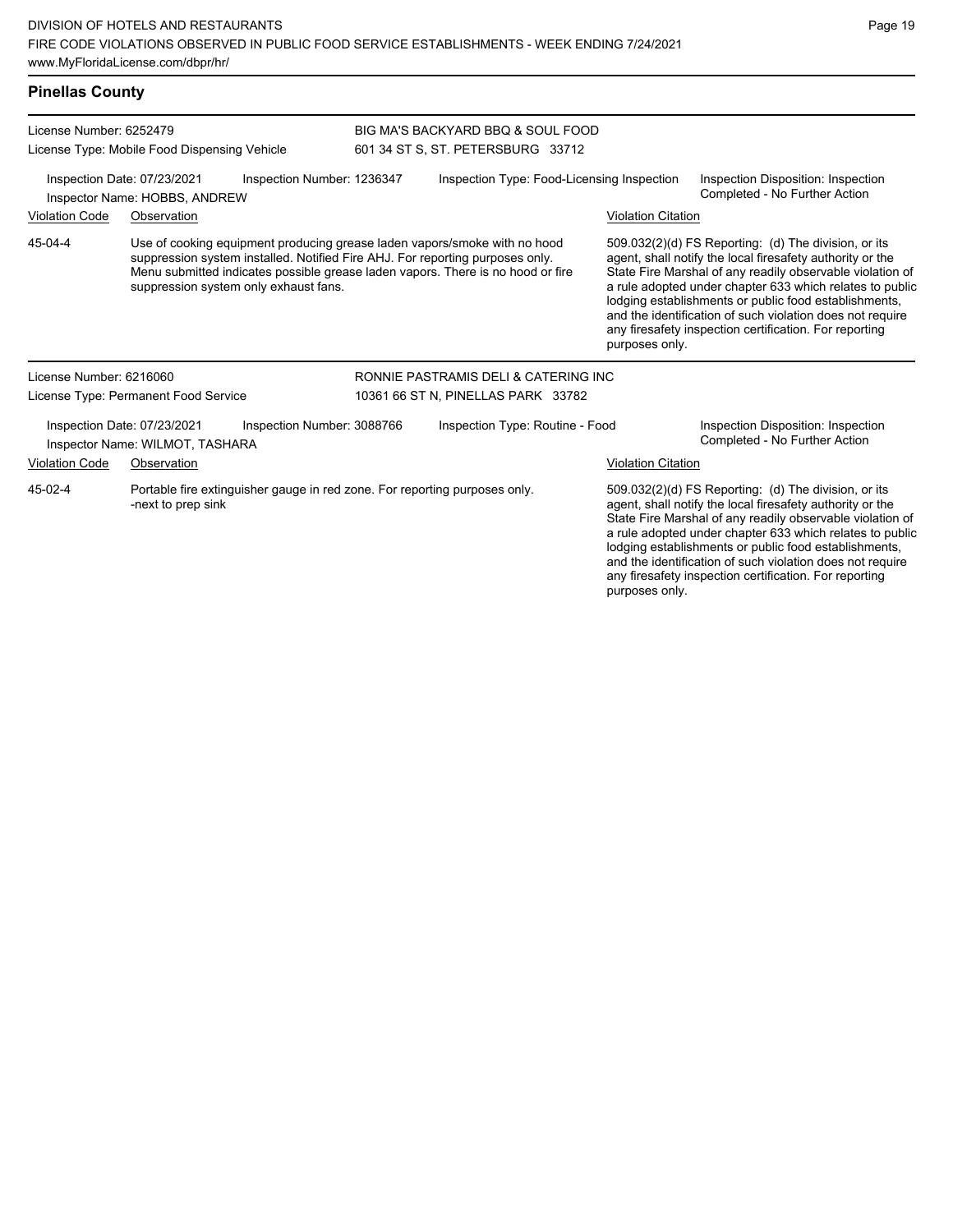# **Polk County**

| License Number: 6307803<br>License Type: Permanent Food Service                                  |             |  | <b>BROADWAY DINER</b><br>1380 N BROADWAY AVE, BARTOW 33830 |                                                                                    |                                                                     |                                                                                                                                                                                                                                                                                                                                                                                                                            |  |
|--------------------------------------------------------------------------------------------------|-------------|--|------------------------------------------------------------|------------------------------------------------------------------------------------|---------------------------------------------------------------------|----------------------------------------------------------------------------------------------------------------------------------------------------------------------------------------------------------------------------------------------------------------------------------------------------------------------------------------------------------------------------------------------------------------------------|--|
| Inspection Number: 3126682<br>Inspection Date: 07/22/2021<br>Inspector Name: BEAULIEU, STEPHANIE |             |  | Inspection Type: Routine - Food                            |                                                                                    | Inspection Disposition: Inspection<br>Completed - No Further Action |                                                                                                                                                                                                                                                                                                                                                                                                                            |  |
| <b>Violation Code</b>                                                                            | Observation |  |                                                            |                                                                                    | <b>Violation Citation</b>                                           |                                                                                                                                                                                                                                                                                                                                                                                                                            |  |
| 45-02-4                                                                                          | line        |  |                                                            | Portable fire extinguisher gauge in red zone. For reporting purposes only. By cook | purposes only.                                                      | 509.032(2)(d) FS Reporting: (d) The division, or its<br>agent, shall notify the local firesafety authority or the<br>State Fire Marshal of any readily observable violation of<br>a rule adopted under chapter 633 which relates to public<br>lodging establishments or public food establishments,<br>and the identification of such violation does not require<br>any firesafety inspection certification. For reporting |  |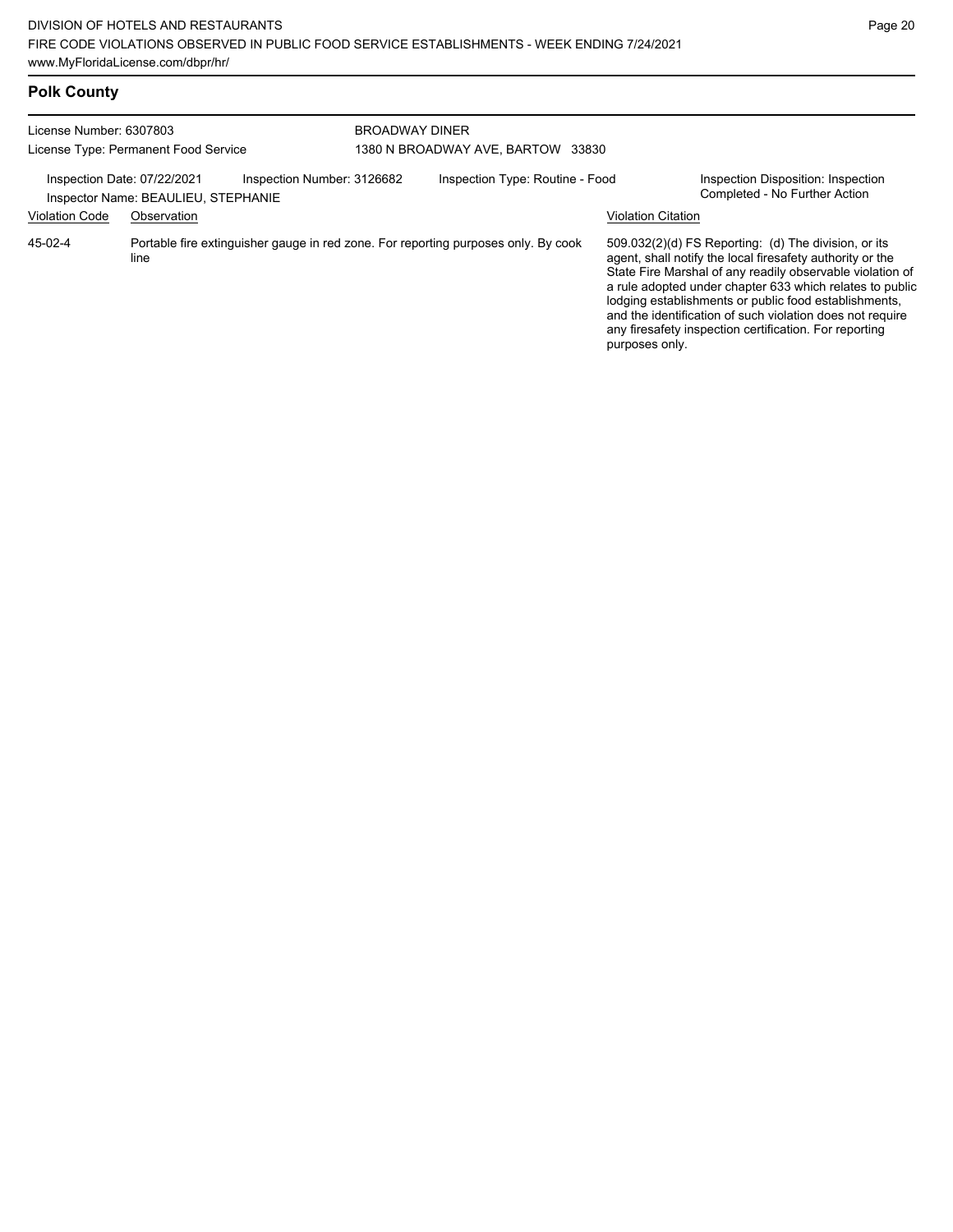| <b>Volusia County</b>                                                                     |                                                                                                                                                                              |                                                                                                     |                           |                                                                                                                                                                                                                                                                                                                                                                                                                            |  |  |
|-------------------------------------------------------------------------------------------|------------------------------------------------------------------------------------------------------------------------------------------------------------------------------|-----------------------------------------------------------------------------------------------------|---------------------------|----------------------------------------------------------------------------------------------------------------------------------------------------------------------------------------------------------------------------------------------------------------------------------------------------------------------------------------------------------------------------------------------------------------------------|--|--|
| License Number: 7404376                                                                   |                                                                                                                                                                              | <b>HEALTH TREE CAFE</b>                                                                             |                           |                                                                                                                                                                                                                                                                                                                                                                                                                            |  |  |
|                                                                                           | License Type: Permanent Food Service                                                                                                                                         | 715 EARL ST, DAYTONA BEACH 32118                                                                    |                           |                                                                                                                                                                                                                                                                                                                                                                                                                            |  |  |
| Inspection Date: 07/20/2021<br>Inspection Number: 3098409<br>Inspector Name: WOOD, JUSTIN |                                                                                                                                                                              | Inspection Type: Routine - Food                                                                     |                           | Inspection Disposition: Call Back -<br>Extension given, pending                                                                                                                                                                                                                                                                                                                                                            |  |  |
| <b>Violation Code</b>                                                                     | Observation                                                                                                                                                                  |                                                                                                     | <b>Violation Citation</b> |                                                                                                                                                                                                                                                                                                                                                                                                                            |  |  |
| 45-02-4                                                                                   | - From initial inspection : Portable fire extinguisher gauge in red zone. For<br>reporting purposes only.<br>-rear door unit on wall - From follow-up inspection 2021-07-20: | purposes only.                                                                                      |                           | 509.032(2)(d) FS Reporting: (d) The division, or its<br>agent, shall notify the local firesafety authority or the<br>State Fire Marshal of any readily observable violation of<br>a rule adopted under chapter 633 which relates to public<br>lodging establishments or public food establishments,<br>and the identification of such violation does not require<br>any firesafety inspection certification. For reporting |  |  |
| License Number: 7406514                                                                   | License Type: Permanent Food Service<br>Inspection Date: 07/21/2021<br>Inspection Number: 3097757                                                                            | AAVTAR INDIAN CUISINE<br>318 S ATLANTIC AVE, DAYTONA BEACH 32118<br>Inspection Type: Routine - Food |                           | Inspection Disposition: Inspection                                                                                                                                                                                                                                                                                                                                                                                         |  |  |
|                                                                                           | Inspector Name: WOOD, JUSTIN                                                                                                                                                 |                                                                                                     |                           | Completed - No Further Action                                                                                                                                                                                                                                                                                                                                                                                              |  |  |
| <b>Violation Code</b>                                                                     | Observation                                                                                                                                                                  |                                                                                                     | <b>Violation Citation</b> |                                                                                                                                                                                                                                                                                                                                                                                                                            |  |  |
| 45-02-4                                                                                   | Portable fire extinguisher gauge in red zone. For reporting purposes only.<br>-unit on wall near exit door, type K. Manager states calling service provider.                 |                                                                                                     | purposes only.            | 509.032(2)(d) FS Reporting: (d) The division, or its<br>agent, shall notify the local firesafety authority or the<br>State Fire Marshal of any readily observable violation of<br>a rule adopted under chapter 633 which relates to public<br>lodging establishments or public food establishments,<br>and the identification of such violation does not require<br>any firesafety inspection certification. For reporting |  |  |
| 49-05-4                                                                                   | Flammables stored near a source of ignition. For reporting purposes only.<br>Cleaning supplies next to water heater vent stack ** Corrected On-Site**                        |                                                                                                     |                           | 509.032(2)(d) FS Reporting: (d) The division, or its<br>agent, shall notify the local firesafety authority or the<br>State Fire Marshal of any readily observable violation of<br>a rule adopted under chapter 633 which relates to public<br>lodging establishments or public food establishments,<br>and the identification of such violation does not require<br>any firesafety inspection certification. For reporting |  |  |